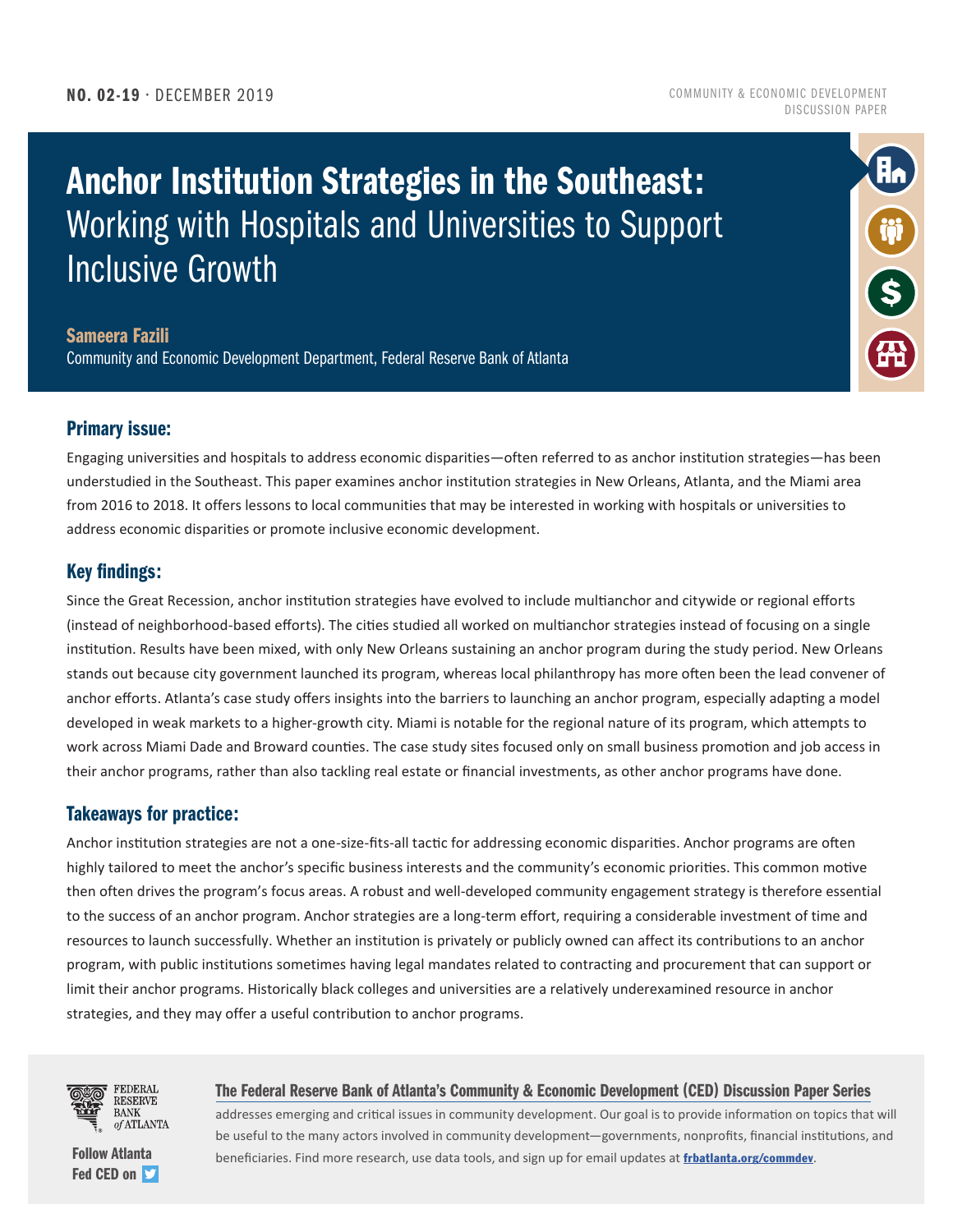# Anchor Institution Strategies in the Southeast:

# Working with Hospitals and Universities to Support Inclusive Growth

# Abstract:

Engaging universities and hospitals to address economic disparities—often referred to as anchor institution strategies—has been understudied in the Southeast. The author examines efforts to launch anchor institution strategies in the Southeast. First, the author reviews the anchor institution concept in economic development, noting how the strategy has evolved from single institutions focusing on a set of neighborhoods to expanding to multi-institution collaboratives that attempt to tackle economic inequalities at a city or regional level. Second, the author offers case studies of New Orleans, Atlanta, and Miami's efforts to establish anchor institution programs between 2016 and 2018, to illustrate how southeastern cities are trying to adopt the model. Third, the author raises questions for practitioners, as they consider whether an anchor strategy might be useful in addressing some of their local economic disparities. Questions include who leads an anchor program, what geography the program focuses on, whether the program has one or multiple institutions, the impact of the anchor's status as a public or private institution, community engagement strategies, and the potential role of historically black colleges and universities in anchor programs.

JEL classification: I23, O18, R1, R11, Z13, Z18

Key words: inclusive growth, economic mobility, economic development, anchor institutions, universities, hospitals, small business, procurement

https://doi.org/10.29338/dp2019-02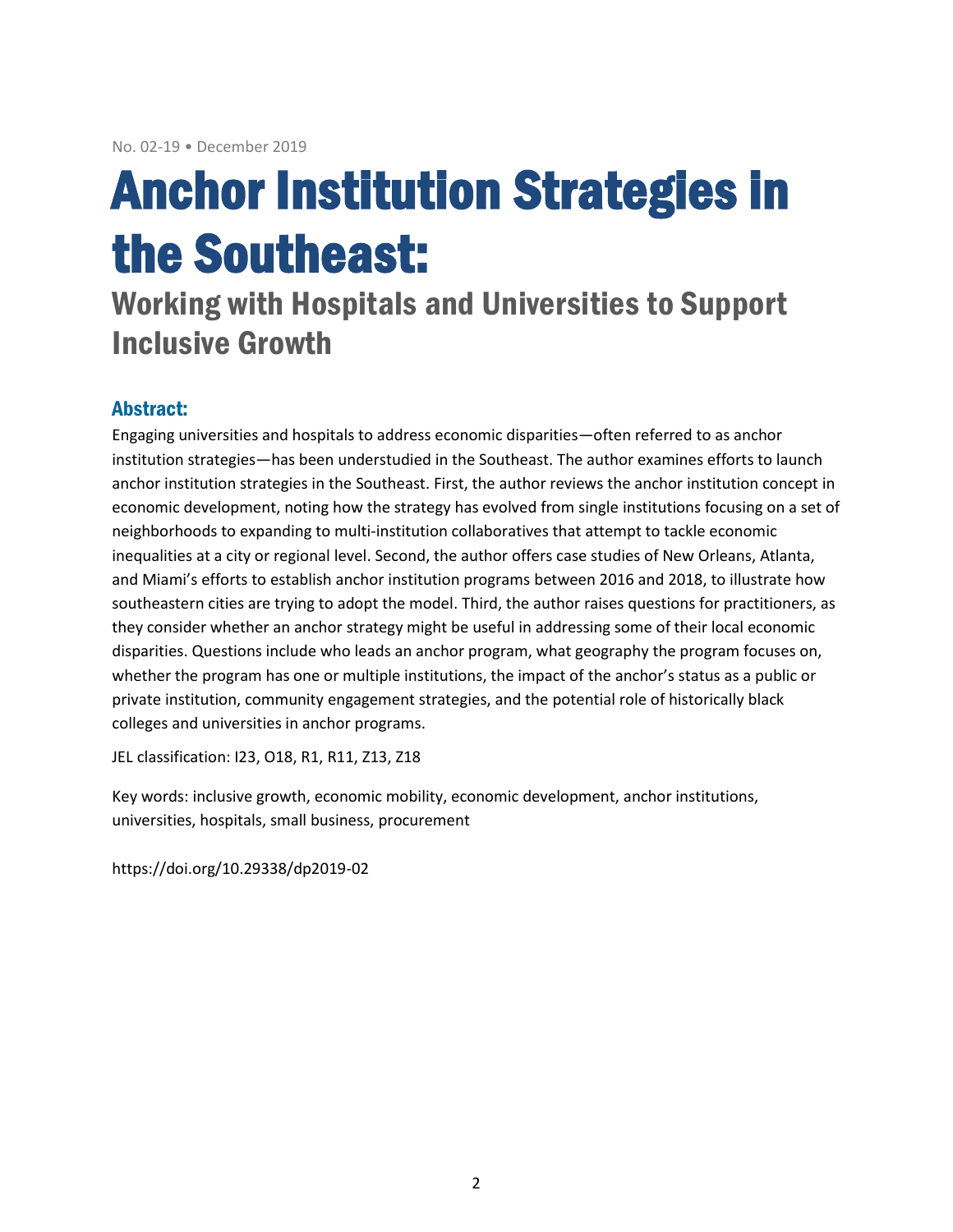## About the Author:

Sameera Fazili is the director of engagement for the Federal Reserve Bank of Atlanta's Community and Economic Development group. She has spent her career working in domestic and international economic development, with a focus on inclusive economic growth, access to finance, and social enterprise. Prior to joining the Atlanta Fed, she served as a senior policy adviser at the White House's National Economic Council and at the Treasury Department. Before her time in government, she was a clinical lecturer at Yale Law School, where she taught in the community and economic development program. She also worked at ShoreBank, the nation's first CDFI bank. She received her law degree from Yale Law School and her bachelor of arts in social studies from Harvard College.

Acknowledgments: The author would like to thank the following people for their help in shaping this paper, including reviewing drafts and discussing the content: Ashleigh Gardere, Solomon Greene, Ines Hernandez, David Jackson, Neil Kleiman, Ellen Macht, Alicia Philipp, Bonita Robinson, Charles Rutheiser, Janisse Schoepp, Missy Hopson Sparks, Tene Traylor, Jennifer Vey, and David Zuckerman. The author thanks Mels de Zeeuw for assistance with data analysis. The views expressed here are the author's and not necessarily those of the Federal Reserve Bank of Atlanta or the Federal Reserve System. Any remaining errors are the author's responsibility.

*Comments to the author are welcome at [sameera.fazili@atl.frb.org.](mailto:sameera.fazili@atl.frb.org)*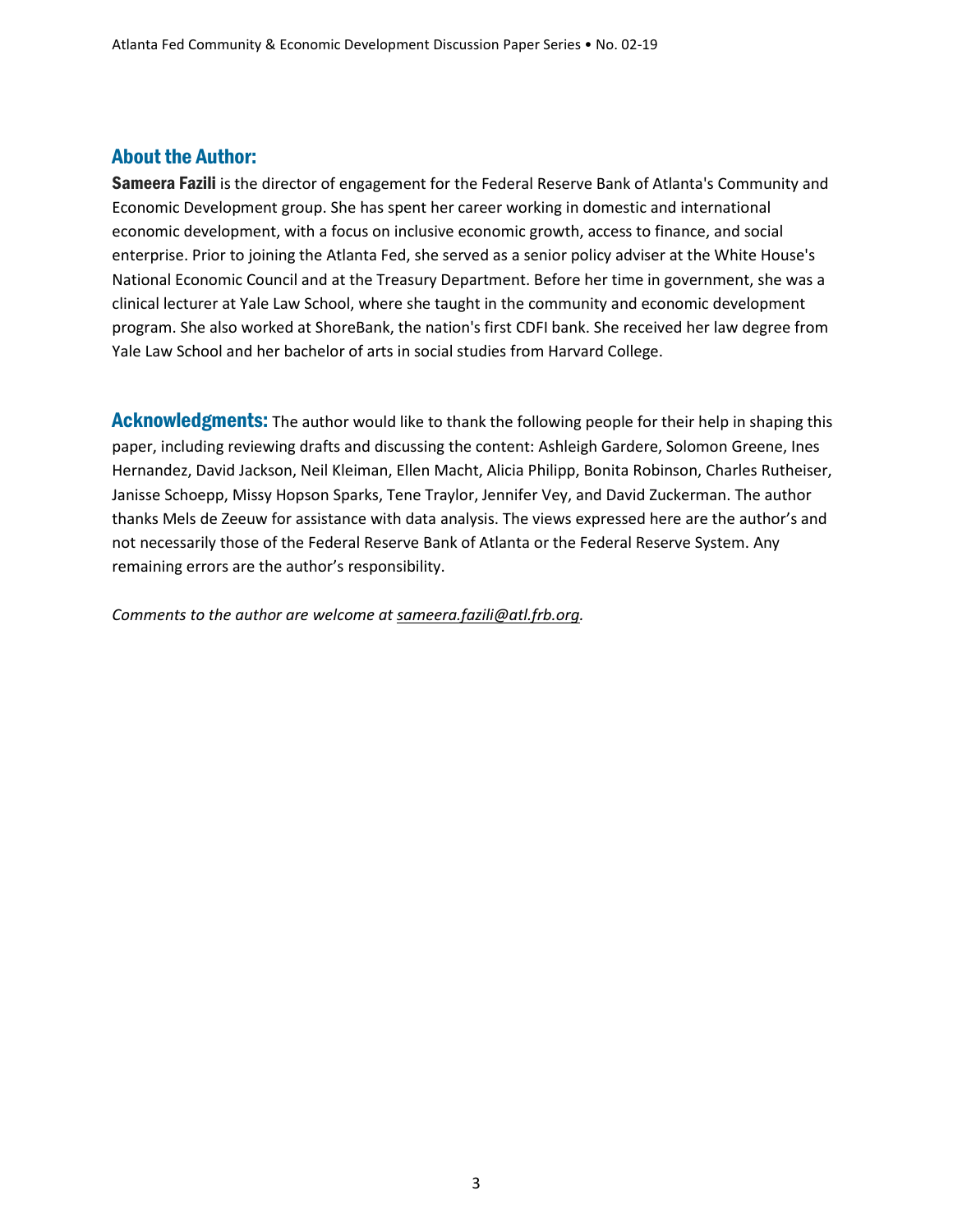### Introduction

Interest in engaging universities and hospitals in local community and economic development strategies—often referred to as anchor institution strategies—has grown across civic, philanthropic, and public-sector leaders since the Great Recession. However, anchor programs in the Southeast are underrepresented in the wider literature on anchor institutions. This paper examines efforts to launch anchor institution strategies in the Federal Reserve's Sixth District, which includes the southeastern states of Florida, Georgia, and Alabama as well as parts of Tennessee, Mississippi, and Louisiana. The first section examines the anchor institution concept within the wider economic development field. The second section offers case studies of efforts to establish anchor institution programs in New Orleans, Atlanta, and the Miami region between 2016 and 2018. The third section offers questions for practitioners, as they consider whether an anchor strategy could address some of their local economic disparities.

#### Anchor Institution Strategies: From Economic Revitalization to Inclusive Growth

The term anchor institutions, in the economic development field, generally refers to organizations that are "anchored" in place, often due to a large amount of fixed assets, customer relationships, or historical ties that would make relocation highly unlikely (Zuckerman, 2013). As a result of this physical tie to place, they act as a stable economic presence to a local economy. Moreover, they have the potential to increase local economic activity if they direct their spending and investments locally (Rutheiser, 2017). Anchor institutions can be for-profit or not-for profit private businesses, or they can be publicly owned institutions like ports or airports.

After the 1980s, as the U.S. economy shifted away from manufacturing and many companies began to offshore jobs, the contributions that nonprofit anchor institutions, in particular, were making to their local and regional economies became increasingly recognized by civic leaders. These leaders came to see hospitals and universities as key anchor institutions that created jobs for local residents, supplied contracts to local small businesses, and influenced placemaking at the neighborhood level (Rutheiser, 2017; Kleiman et al., 2015). Furthermore, given their research capacities, hospitals and universities also had the potential to become hubs for commercializable innovation that could lay the foundation for a stronger economy in regions trying to reestablish their economic footing after deindustrialization (Briggs, Pendall, and Rubin, 2015).

While the *economic development* contribution of hospitals and universities as anchor institutions has long been understood (Bartik and Erickcek, 2008), over time policymakers, researchers, foundations, and local leaders began to ask whether these institutions might become drivers of *economic inclusion*. That is, could the economic power of hospitals and universities support access to economic opportunity for residents of low- and moderate-income or distressed communities (Briggs, Pendall, and Rubin, 2015)? This search for more inclusive economic development models at the local level was fueled in part by the uneven nature of the recovery from the Great Recession, which began to focus greater public attention on the hollowing out of the American middle class, and widening income and wealth inequality (Poethig et al., 2018). While experts had long recognized the macroeconomic drivers of these trends—from globalization to deindustrialization to technological change—economic development theorists asserted that the power to change a place's economic trajectory lay in the hands of its local residents, civic leaders, and businesses (Safford, 2009; Liu, 2016). These researchers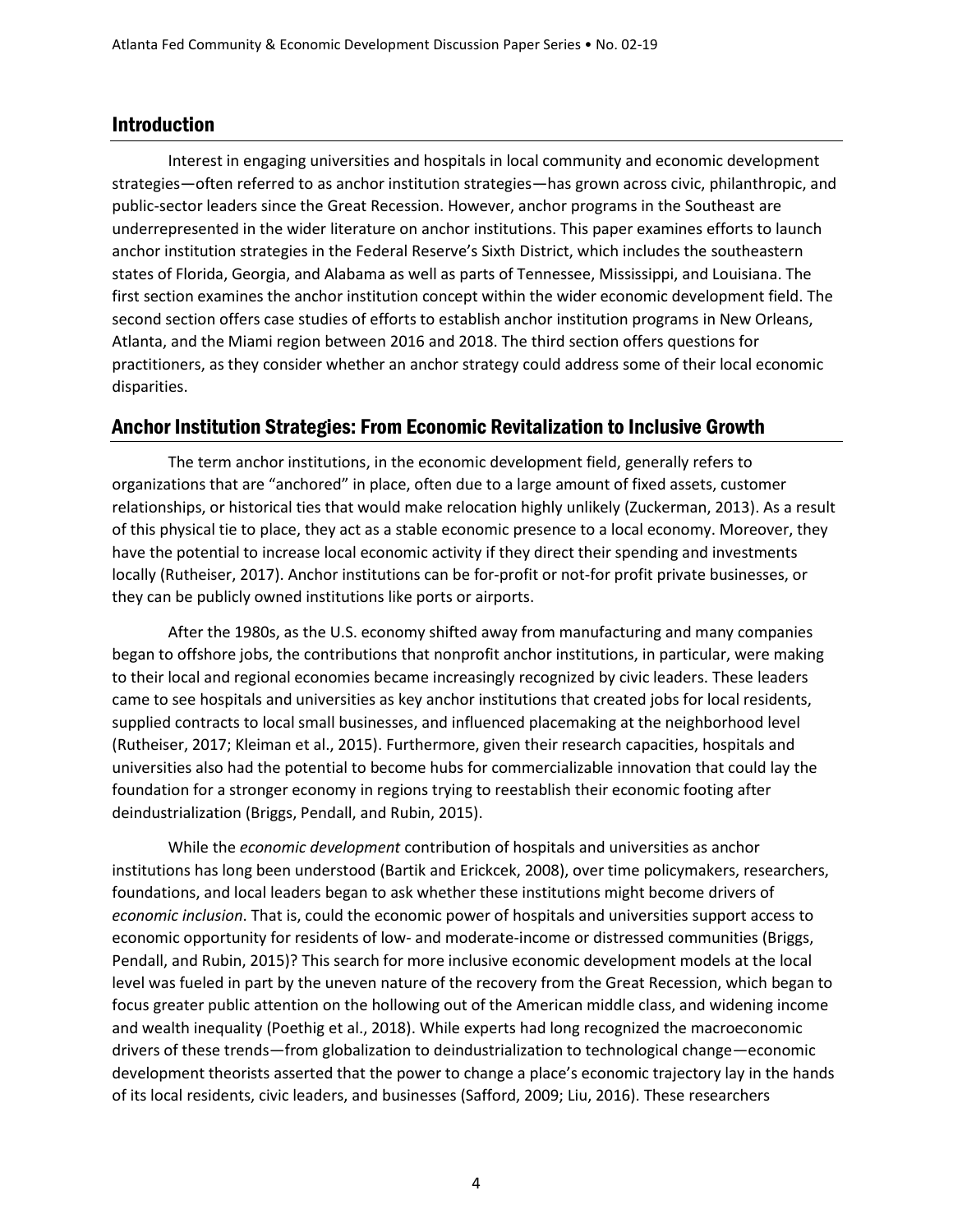emphasized the role that regional and local leaders play in creating the right infrastructure and conditions to spur local economic growth (Safford, 2009; Liu, 2016). This interest in advancing the ability of local economic development leaders to counter rising inequality was also buoyed by new economic research at the international level, which suggested that lower inequality may support longer-term growth (Berg and Tsangarides, 2014, Benner and Pastor, 2013).

With renewed attention on local economic development practices, some theorists began to query if hospitals and universities, as key anchor institutions, could play a significant role in supporting inclusive growth strategies (Briggs, Pendall, and Rubin, 2015; ICIC, 2009; Zuckerman, 2013). At the same time, many major philanthropies—including the Annie E. Casey Foundation, the Surdna Foundation, and the Cleveland Foundation—began investing in anchor strategies in order to support inclusive economic growth. For the remainder of this paper, the term "anchor institutions" refers specifically to hospitals and/or universities, and "anchor institution strategies, initiatives, or programs" refers to inclusive economic development programs that leverage these anchor institutions.

#### **A typology of anchor strategies**

Prior to the Great Recession, two main types of anchor strategies dominated the landscape. Both of these grew out of older industrial cities in the Northeast and Midwest. The first type was efforts led by single institutions that wanted to address blight or distress in a particular neighborhood (Type I). The University of Pennsylvania's West Philadelphia Initiative and Syracuse University's Near Westside work are examples of these single-neighborhood style strategies. While the University of Pennsylvania chose a neighborhood that surrounded its campus, Syracuse selected a neighborhood further from its campus, but eventually established some campus-affiliated real estate in the neighborhood.

The second type of anchor program similarly focused on a narrow set of neighborhoods, but it brought multiple institutions together collectively to engage in anchor strategies (Type II). The work of Henry Ford Health System, Wayne State University, and Detroit Medical Center in midtown Detroit and the Cleveland Foundation's Greater University Circle Initiative in Cleveland are two common examples of this work. In these programs, multiple anchors share geographic proximity to one another and to an economically distressed neighborhood. Rather than one institution working on a revitalization strategy on its own, the institutions establish a collaborative effort to help deploy their assets collectively toward a revitalization program.

After the Great Recession, a third style of anchor program emerged. These efforts are also multiinstitution collaboratives, but they tend to work on a citywide or regional scale and have an inclusive development frame (Type III). The Baltimore Integration Partnership is one such example, bringing together over 14 anchor institutions with an array of funders, nonprofits, and public-sector organizations in a regional strategy (Hebert, 2018). The three types of anchor programs are summarized in table 1.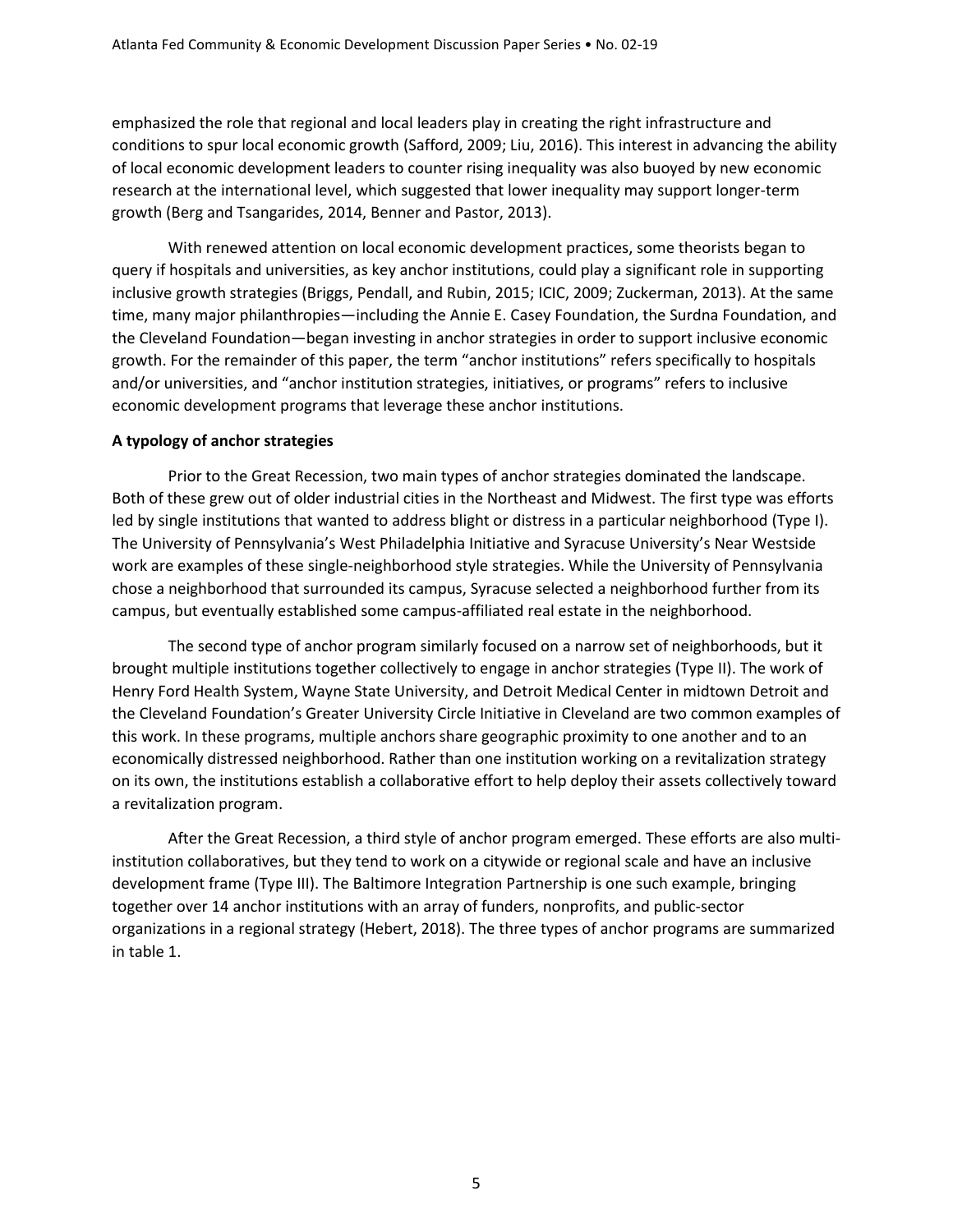# Table 1:Typologies of Anchor Programs

|                                             | Number of<br><i>institutions</i><br>engaged | <b>Geographic focus</b> | Example                                                                                            |  |
|---------------------------------------------|---------------------------------------------|-------------------------|----------------------------------------------------------------------------------------------------|--|
| Type I: Single<br>neighborhood              | Single                                      | Select neighborhood(s)  | West Philadelphia / University of<br>Pennsylvania                                                  |  |
| Type II: Neighborhood<br>collaborative      | Multiple                                    | Select neighborhood(s)  | Midtown Detroit/Detroit Medical<br>Center, Henry Ford Health System,<br>and Wayne State University |  |
| Type III: Inclusive<br>growth collaborative | Multiple                                    | City or regional        | Baltimore/Baltimore Integration<br>Partnership                                                     |  |

Source: Author's own table based on literature review

Regardless of the type of anchor program, all share an intentional and concerted effort by the educational or health care institutions to leverage their assets to counter economic disparities facing low- and moderate-income communities. The institutions can try to leverage their economic assets, noneconomic assets, or both. On the *economic asset* front, the three that most typically align well with a community's economic inclusion goals are the anchor's role as an employer, a purchaser, and an investor: 1

- **Employer:** As an employer, the anchor can develop more intentional employment pipelines in distressed communities or create economic mobility pathways for its lowerwage employees to gain the skills needed to access higher-wage jobs over time.
- **Purchaser:** As a purchaser of goods and services, the anchor can direct contracts to local or disadvantaged small businesses. This can promote wealth building among historically disadvantaged communities by supporting small business development as well as support employment access for individuals who may have trouble securing entry into the labor force (Chatterji, Chay, and Fairlie, 2013).
- **Investor:** Large nonprofit organizations have financial assets that must be managed, including real estate holdings, cash, and endowments. They can align their real estate development with local affordable housing needs or add investments in community development financial institutions (CDFIs) to their financial investment holdings.

Hospitals and universities also have a range of *noneconomic assets* that can help support a community's economic inclusion goals, including health and educational expertise and civic leadership. While some of the early leaders in the anchor movement worked across their full range of economic and noneconomic

 $1$  Ehlenz, 2016 provides a review of literature on the economic contribution urban universities make across these three categories.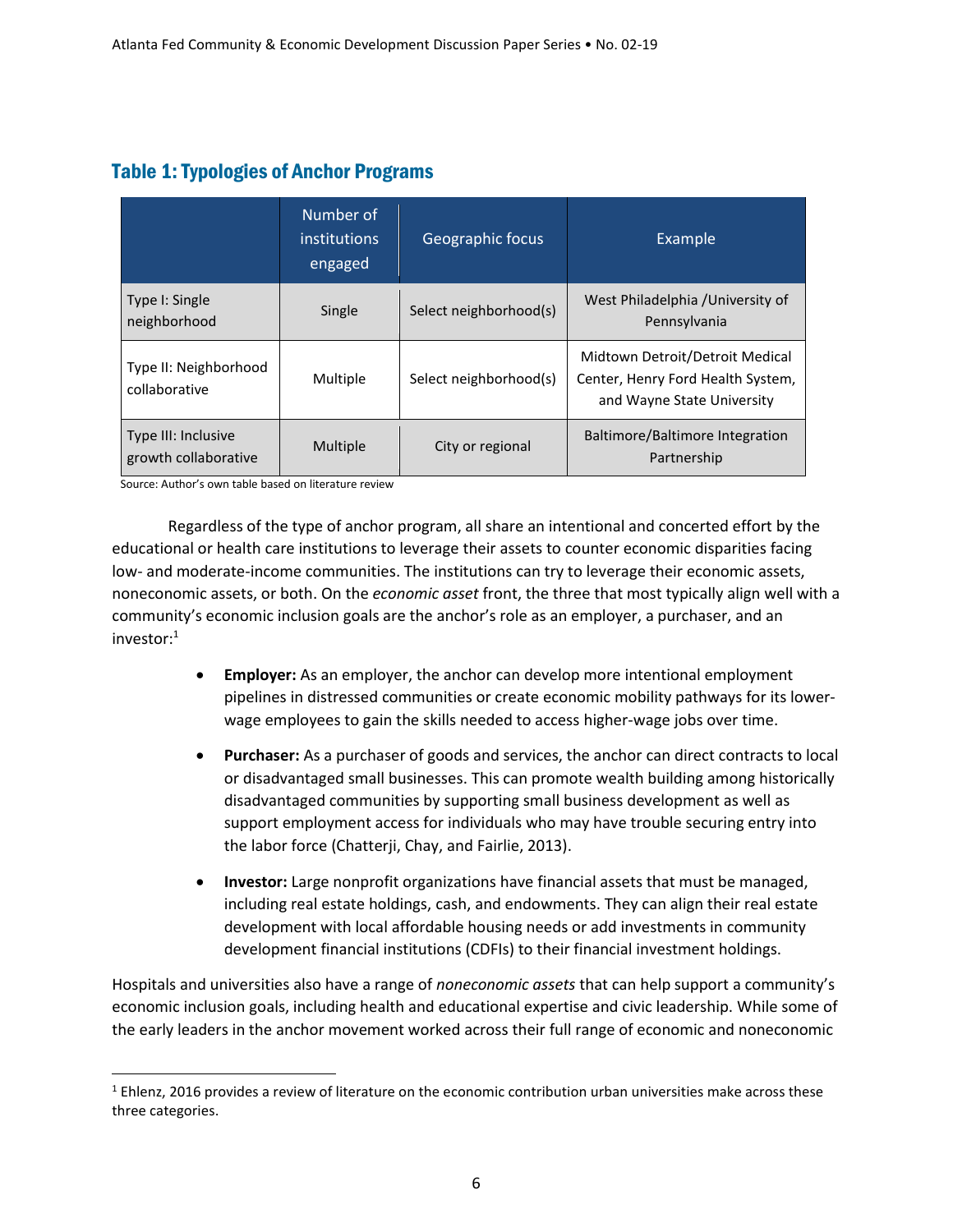assets, other institutions have chosen only select assets to deploy toward an economic inclusion strategy.

The design of many anchor programs has been influenced by Michael Porter's shared value framework as well as the Democracy Collaborative's community wealth-building framework (Kelly and McKinley, 2015; Porter and Kramer, 2011). Under the shared value approach, the anchor looks at ways both to "enhance the competitiveness of a company while simultaneously advancing the economic and social conditions in the communities in which it operates" (ICIC, 2009). To do that, community leaders and anchor leaders identify the business's goals and pain points to see if they could be related to a community's economic inclusion needs. For example, an anchor may be experiencing high turnover in specific job categories, while community members may face chronic unemployment. Although the shared value model looks at the interests of one institution at a time, the community wealth-building model instead begins with an analysis of a region's wider social and economic environment. Community wealth building is an economic development philosophy that tries to root capital in place to achieve a more equitable and inclusive economic and political system. In a community wealth-building approach, projects are designed to help dollars recycle through the local economy in a way that promotes increased wealth for local residents and enhanced stability for the local economy (Kelly and McKinley, 2015). Common tools deployed in this approach are employee ownership of businesses or community land trusts for real estate developments. Community wealth-building programs often try to align with a shared value framework, so the two are not mutually exclusive and can interact.

The motivations for an institution to engage as an anchor are highly variable, often idiosyncratic, and can be a mix of push and pull factors (see table 2). A galvanizing event helps some institutions decide to develop an anchor strategy, as was the case with the University of Pennsylvania. There, the university came to adopt an anchor strategy after two students were killed in 1994 and 1996 just a few blocks from campus. In the aftermath, university administrators received calls from parents and students to improve safety, and there were drops in enrolled students in the subsequent academic years (Ehlenz, 2016). For other anchors, they came to realize that their longer-term future was closely tied to the health and vitality of their surrounding neighborhoods. The neighborhood revitalization-motivated programs can generate a tension between existing residents and the anchor institution, as they can lead to the displacement of existing residents or legacy small businesses. A third motive can be regulation, taxes, or a similar type of public policy motive. Nonprofits are exempt from sales and property taxes, but they still utilize local government services. As a result, local governments have at times threatened to impose new taxes on them. Institutions may therefore consider anchor strategies a useful public relations tactic to help avoid municipal action or to improve relations with local government (Kleiman et al., 2015; Krantz, 2017).<sup>2</sup> For nonprofit hospitals, the enhanced community benefit rules enacted by the Internal Revenue Service in 2009 as well as the post-Affordable Care Act community health provisions, have led some hospitals to consider new ways they might support low- and moderate-income communities in their service area (Rosenbaum, 2016; Fazili, 2017). Our Lady of the Lakes Regional Medical Center in Baton Rouge, Louisiana, is a southeastern hospital that exemplifies this trend with its leadership of a regional health collaborative, the Healthy BR initiative (Fazili, 2017). For some anchors,

 $<sup>2</sup>$  Kleiman notes other, nontax benefits that anchors may receive from cities, including from transportation and</sup> public safety systems. He offers the example of the University of Southern California, where a campus expansion into downtown Los Angeles was supported by a major rezoning and city investments in the surrounding neighborhoods.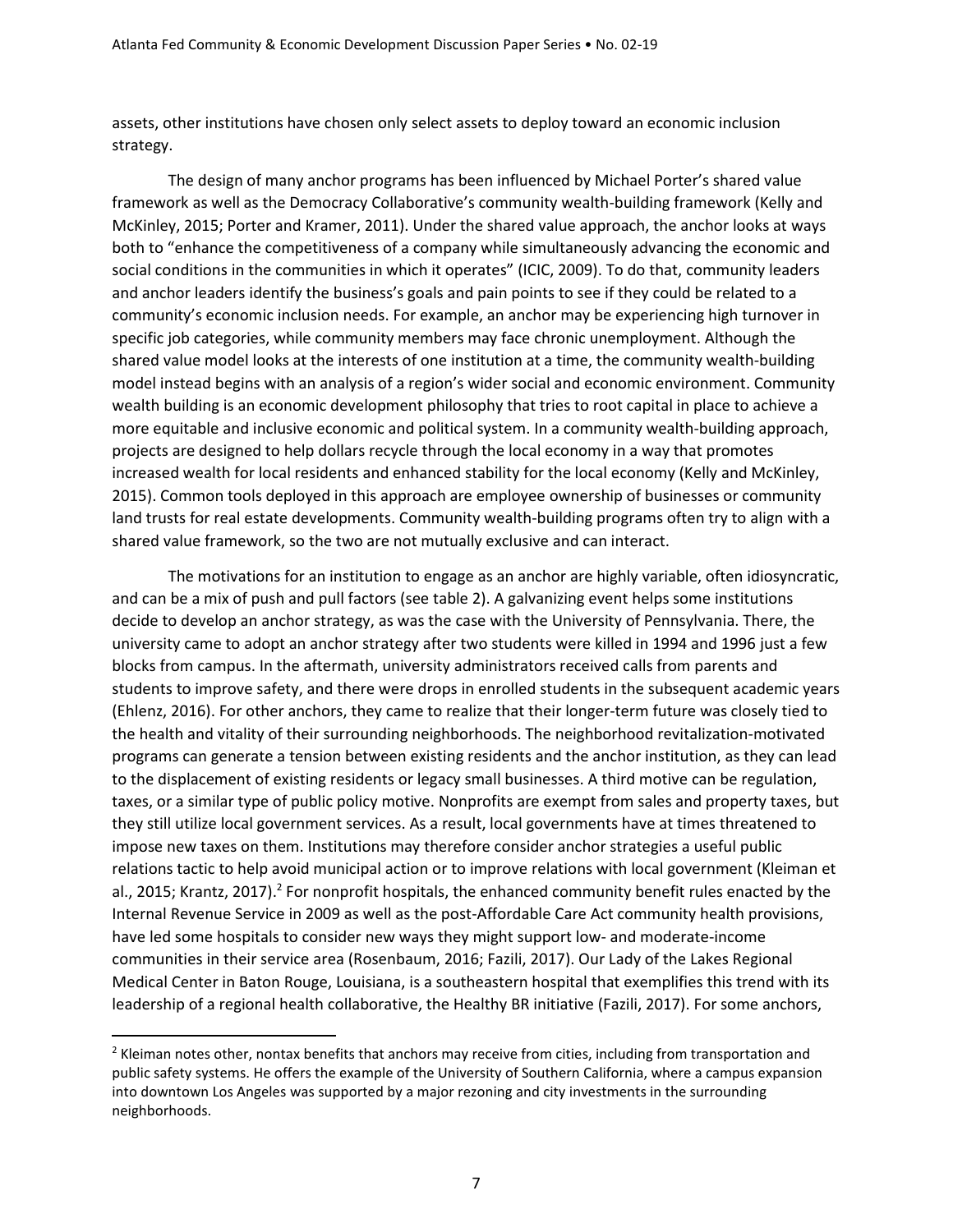business model competitiveness has been a motivator, especially for nonprofit hospitals, which may try to use anchor strategies to address key social determinants of health that are affecting their profitability

| <b>Motive</b>                      | Description                                                                                                                                                                                                                                                                                  | Example                                                |  |
|------------------------------------|----------------------------------------------------------------------------------------------------------------------------------------------------------------------------------------------------------------------------------------------------------------------------------------------|--------------------------------------------------------|--|
| Event driven                       | An action-motivating event that leads an<br>institution to recognize it needs to make<br>investments to improve economic conditions<br>outside its walls.                                                                                                                                    | University of<br>Pennsylvania                          |  |
| Neighborhood<br>revitalization     | When neighborhood level conditions-<br>including blight, lack of commercial activity,<br>lack of affordable housing, or crime-affect<br>the institution's ability to achieve its mission.<br>Examples of impacts include decline in clients<br>or difficulty with staff retention or hiring. | Midtown Detroit                                        |  |
| Public policy                      | Regulations, permits, or taxes enacted by (or<br>threatened by) national, state, or local<br>governments incentivize the institution to<br>align its work with the community's economic<br>or social goals.                                                                                  | Our Lady of the Lake<br><b>Regional Medical Center</b> |  |
| <b>Business model</b>              | The institution's business model improves<br>through alignment with the community's<br>economic or social goals.                                                                                                                                                                             | Kaiser Permanente                                      |  |
| Corporate social<br>responsibility | Leadership adopts a corporate philosophy of<br>greater alignment with community economic<br>or social goals.                                                                                                                                                                                 | <b>Syracuse University</b>                             |  |

# Table 2: Factors Motivating Institutional Engagement as Anchors

Source: Author's own table based on literature review

and financial sustainability (Norris and Howard, 2015).<sup>3</sup> Finally, there are institutions that see an anchor strategy as part of their corporate social responsibility, like Syracuse University, which embarked on an anchor program as part of its strategy to become a more publicly oriented university (Cantor, Englot, and Higgins, 2013).

In practice, an institution is likely motivated to start an anchor program by a range of factors, but the motives could have a large impact on the programming developed. For example, a more business-motivated institution may be looking for cost savings, which could lead it to prioritize

 $3$  For example, Fazili, 2017 offers examples of hospital systems investing in supportive housing developments to decrease the financial cost they incur when uninsured homeless people are overly dependent on the emergency room for health care services.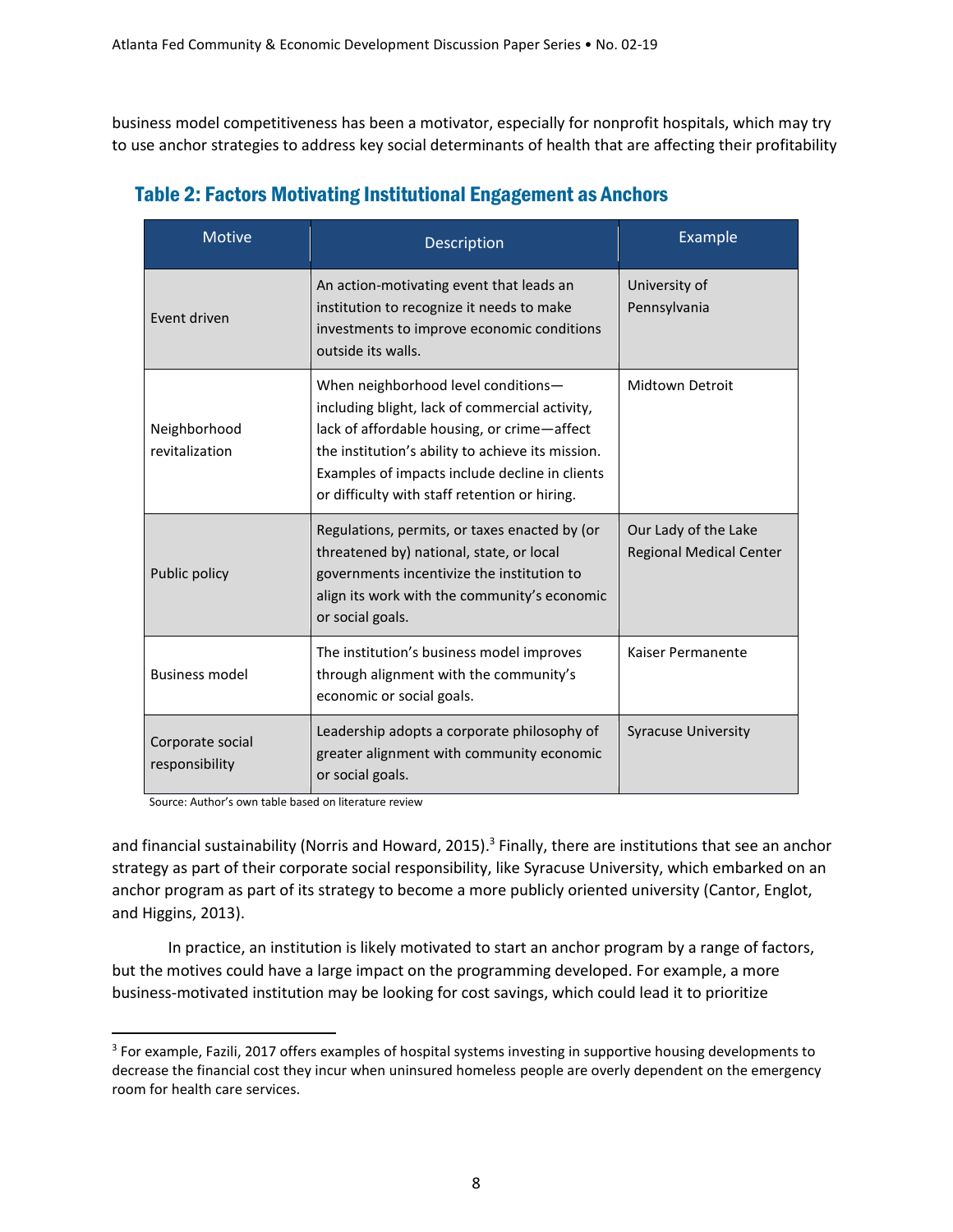workforce development programming to help fill high turnover jobs or supplier diversity to improve pricing or quality in some supply chain need. On the other hand, a more civically motivated institution may focus on deploying its particular areas of research expertise toward a local priority issue. 4

A final distinguishing feature between programs is which sector provides the leadership for the anchor strategy. While there are cases, especially in Type I and Type II programs, where the institutions themselves drove the engagement, in Type II and Type III programs local philanthropy often plays a galvanizing role, convening the institutions and community-based stakeholders to develop an anchor program (Pease, 2017). In select cases, local government has also been the driver of the program (Kleiman et al., 2015).

Designing and implementing an anchor strategy is slow and painstaking. Many proponents of anchor strategies see them as long-term partnerships, and therefore seek to measure program success over the course of many years, rather than months. They recognize that universities and hospitals are often large bureaucracies that do not adapt or change quickly (Pease, 2017). In addition, anchor programs require a robust community engagement process to identify residents' priorities and align them with the anchor's assets and interests. If mistrust exists between the anchor and local residents, the engagement process may need time to rebuild trust. Therefore, anchor programs are not a quick and easy community economic development strategy. Anchor programs may require a considerable investment of time and resources before they yield large results. Advocates of the approach, however, see it as a durable inclusive development strategy, given the place-based nature of the anchor and the alignment of programming with the anchor's own business interests. At the University of Pennsylvania, for example, the university has been a patient investor for over 20 years. It has invested over half a billion dollars in anchor strategies from 1996 to 2011 and increased procurement spending on local and minority-owned businesses from just \$800,000 to almost \$100 million (Kleiman et al., 2015). The model has not undergone rigorous research and evaluation, and therefore it is difficult to assess the effectiveness of anchor strategies at reducing economic disparities in local economies. <sup>5</sup> However, new tools can help programs track outcomes as well as improve transparency and accountability to community stakeholders.<sup>6</sup>

<sup>4</sup> For example, Cantor, Englott and Higgins, 2013 describe the work Syracuse University did to use its strengths in broad areas like environmental sustainability, entrepreneurship, and inclusive education reform to support multisector partnerships in Syracuse.

<sup>&</sup>lt;sup>5</sup> Some research critically studies the results of anchor programs. Ehlenz's study, for example, tried to assess the impact the University of Pennsylvania's West Philadelphia Initiative had on its targeted neighborhoods. She uses descriptive statistics from the American Community Survey to compare the neighborhoods targeted by Penn to all of West Philadelphia and to the city as a whole. She divides her analysis into two periods: 1990–2000 (before the initiative starts) and 2000–10 (after the intervention starts). She finds some divergence in socioeconomic trends between the targeted neighborhood and West Philadelphia during the intervention period (2000–10), such as a higher increase in the White population, modest improvements in income, lower vacancy rates, and more stable homeownership rates than in West Philadelphia as a whole.

<sup>&</sup>lt;sup>6</sup> For example, the Democracy Collaborative has worked with the Annie E. Casey Foundation to **develop an "anchor** [dashboard"](https://community-wealth.org/indicators) that can be used to track and measure the outputs of anchor programs across 12 different areas, ranging from economic development to community-building activities.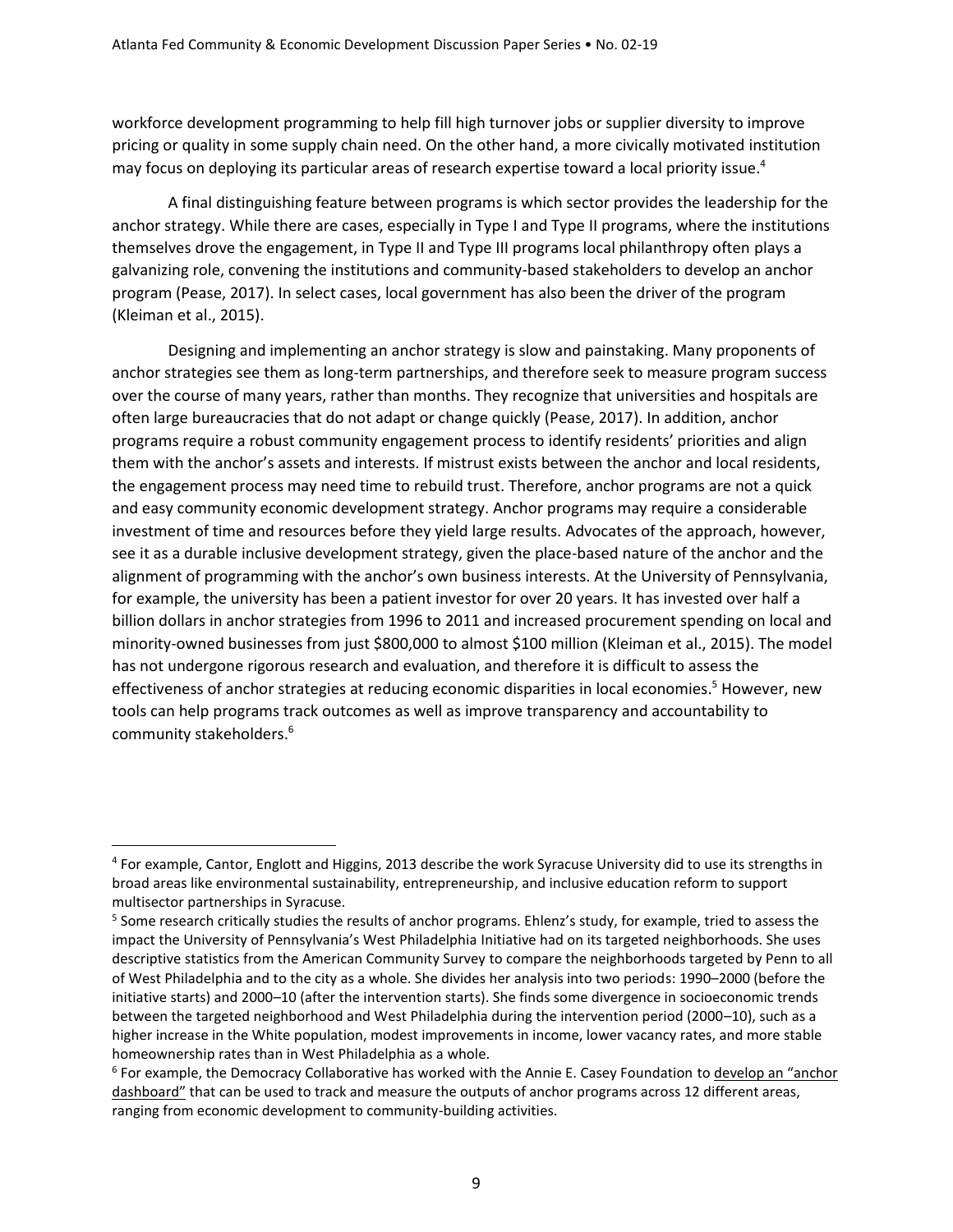#### Case Studies of Anchor Strategies in the Southeast

In this section, I discuss case studies of three southeastern metropolitan areas that have each tried to design and deploy anchor strategies to counter persistent economic disparities: New Orleans, Atlanta, and the Miami area. Each site is unique in terms of the stage of development of its programs and the strategy it crafted. New Orleans offers an example of a well-established collaborative, which has been in operations for a few years. Atlanta reflects a city that has been trying to develop an anchor program, but has not yet been able to launch one. Finally, Miami offers a snapshot of an anchor strategy in its planning stages. I developed the case studies through interviews and site visits with local leaders between 2016 and 2018, which included interviews with local philanthropy, city government officials, nonprofit leaders, and staff at some of the anchor institutions.

#### New Orleans

New Orleans developed its anchor collaborative along the Type III inclusive growth collaborative model. In 2013, then mayor Mitch Landrieu released the ProsperityNOLA report, a new economic development strategy for the city that focused on economic inclusion and racial equity (NOLABA, 2013). The mayor's office then established a business roundtable in 2014 to identify ways the private sector could address the economic inclusion challenges identified in the ProsperityNOLA report. The business roundtable was cochaired by the local economic development agency, the New Orleans Business Alliance (NOLABA), as well as the local community foundation, the Greater New Orleans Foundation.

In its early years, the roundtable's goal was to work with individual businesses to identify business needs that might align with the inclusive development priorities of the city. Once the roundtable identified a problem and possible solution, the coconveners would design pilot programs based on national best practices. With the city and the community foundation at the lead, the roundtable could leverage philanthropic and public funding to run the pilots. If a pilot yielded good results, it could then be scaled through the roundtable by inviting other employers to participate. In this way, the business roundtable could be used to drive structural changes in the infrastructure and systems needed to support equitable economic development in New Orleans. In addition, the roundtable's coconveners explicitly integrated a racial equity lens into the roundtable's work, to help create bridges across some of the region's long-standing racial and economic divides. A table of the region's hospitals and universities became one of many sector-specific business roundtables convened in this process, and the hospitals emerged as early leaders interested in designing and running pilots. <sup>7</sup> The anchor institution table's focus thus far has primarily been in workforce development and procurement, with workforce development being the longest-running program.

The workforce development programming was supported in part by a grant that the Greater New Orleans Community Foundation received from the National Fund for Workforce Solutions. The grant supported the creation of "demand-driven" training programs, which focused on training people for jobs in high demand in the local economy. These programs identify jobs with many openings, and engage employers to help design a training curriculum that actually meets the employer's hiring requirements. Training providers are then selected based on their ability to offer job seekers the

 $7$  While this case study focuses on the work done by hospitals following the Great Recession, other researchers, such as Neil Kleiman, have documented the role universities like Tulane played following Hurricane Katrina (Kleiman et al., 2015).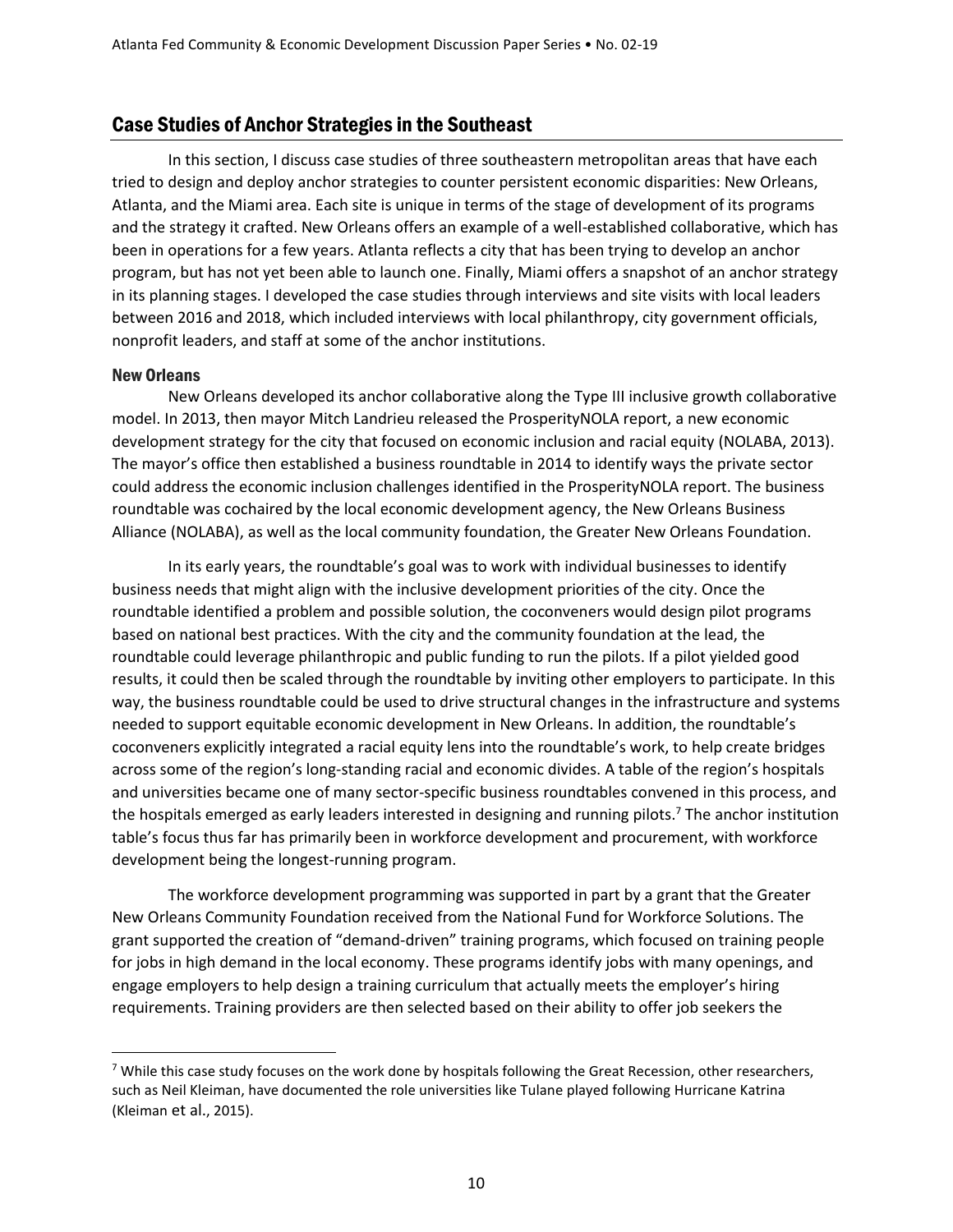necessary hard and soft skills. ProsperityNOLA had identified health care jobs as a growing category in the local economy, and therefore those jobs became the focus of the grant. In 2013, the community foundation approached a number of hospitals to see which would work with them, and Ochsner Health System (Ochsner), a nonprofit health system that is the largest employer in the city and state, agreed to join the pilot.

Ochsner identified the medical assistant position as one that had particularly high turnover for the organization. High turnover can be very costly in health care fields, even for moderately skilled jobs. Moreover, medical assistants performed important customer service roles for the hospital system, and Ochsner realized turnover carried the risk of eroding patient satisfaction. The community foundation then worked with Ochsner and Delgado Community College to design a tuition-free, 16-week training program that would give program graduates a nationally recognized credential. The community college offered the hard skills training and Ochsner did on-site soft skills training and guaranteed jobs to all students who graduated from the program.

Ochsner tracked the results from the first set of program graduates, and realized that the graduates had higher manager satisfaction scores and lower turnover compared with its other medical assistants. As a result, the company decided to invest in further workforce development programming. Moreover, the process of reviewing the position's requirements led Ochsner to grant pay raises to all its medical assistants, since the company realized just how much it was asking of employees in that role. By the end of 2016, of the 100 people trained in the program since 2013, 94 percent were still employed at Ochsner (Ochsner Health System, 2016). At this point, the anchor collaborative was able to step in and use the city's federal workforce development training dollars to create a citywide medical assistant training program on the Ochsner model, which trained people for jobs at all the local hospitals.

Since this first medical assistant program, Ochsner has continued to make investments in workforce training programs. It created an incumbent worker-training program, to take entry-level workers through the medical assistant credentialing program. Ochsner and the Greater New Orleans Foundation fund the program jointly. It remains tuition-free for the worker, and by 2017 had trained over 400 workers. In 2017, Ochsner designed a first of its kind registered apprenticeship for licensed practical nurses. As a registered apprenticeship, federal funding subsidizes a portion of the nurse's wages while in training. All in all, Ochsner has been able to develop a suite of programs that offer career ladders to its lower-wage employees, offering them the opportunity to move from an entry-level job up to medical assistant and then on to nursing.

Interview subjects emphasized that investing in workforce training has been a strategic business investment for Ochsner, not a corporate philanthropic effort. The hospital system recognized the value of building out training programs aimed at middle-skill jobs. First, it understood how costly turnover was, from both a financial and a brand management perspective. Second, it recognized that for many moderately skilled jobs, the hospital was largely dependent on local talent pipelines. This meant it had to invest in local training and local recruitment strategies in order to have an adequate supply of potential workers with the right skills. The availability of matching funds from public and philanthropic sources provided a level of cost-effectiveness to human capital investments by this private employer. Ochsner offers a prime example of how to develop anchor strategies to meet the business needs of the institution, while also serving the community's goals of creating effective pipelines into quality jobs.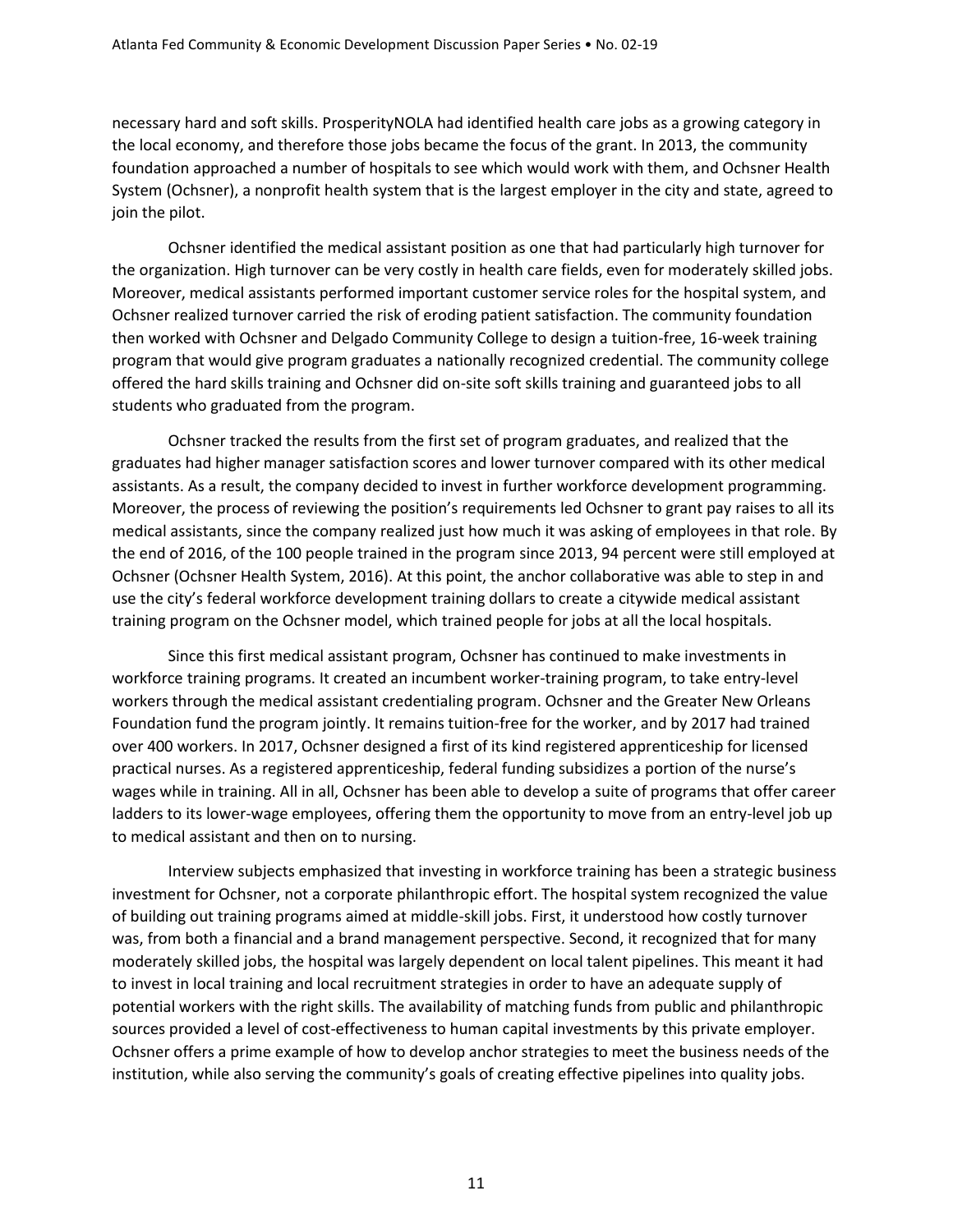Procurement was the second area of focus for New Orleans. The procurement work started with an overhaul of the public procurement system. The city recognized that it could not ask private employers to improve their contracting with small and disadvantaged businesses (DBEs) if the city did not improve its own contracting programs for DBEs. Therefore, it streamlined the certification system for small businesses and designed a technical assistance program for both its prime contractors and for small businesses interested in contracting opportunities. The technical assistance was coordinated, in part, by a professor at Xavier University, a local historically black college or university (HBCU) that had strong ties to the local minority small business community. To address the access to capital challenges many small contractors face, the city partnered with NewCorp Inc., a local, minority-led community development financial institution, to create an affordable working capital loan for small businesses.

With this new public infrastructure in place, the city then turned to the anchor institution table to see if elements of the government's system—from its list of certified small businesses to its working capital program—might help anchors reach more small businesses as contractors. This time, another hospital stepped up to be the test case, LCMC Health. In the first year of the pilot, 2016, LCMC was able to award around \$2 million in new contracts to small suppliers. Further results were not readily available when I was conducting interviews.

The years 2017 and 2018 were a transition period for New Orleans' business roundtable and anchor program as a new mayor—LaToya Cantrell—came into office. The anchor collaborative moved to NOLABA, and the anchor collaborative is now one of several industry advisory boards that NOLABA runs.

A few features of New Orleans' anchor program are of note. First, it has a citywide anchor program, as opposed to focusing on a particular set of neighborhoods or ZIP codes. Second, the mayor's office launched the program. This is a unique situation, as the majority of anchor programs are developed with philanthropic or anchor executives leading the effort. New Orleans took steps to insulate its collaborative from the political turnover concerns that can arise when a mayor's office is in the lead by bringing the community foundation and NOLABA in as coleads. The integration of an economic development agency into the collaborative's leadership also helped emphasize the program's business focus. Local leaders underscored the necessity of a business-oriented strategy to allow programs to scale quickly.

#### Atlanta

Atlanta's anchor program began as an effort to replicate Cleveland's anchor program, which is a Type II neighborhood collaborative program. In Cleveland's Greater University Circle Initiative, the local community foundation brought together leaders of local anchor institutions to try to address disparities in some of the city's most disinvested neighborhoods. The collaborative developed an array of programming, ranging from physical development to job placement, using the Democracy Collaborative's community wealth-building framework. Cleveland achieved notoriety, in particular, for the worker-owned cooperatives it created. These cooperatives are located in the distressed neighborhoods adjacent to the anchors, sell goods and services to the anchor institutions, and offer employment, training, and financial wealth-building opportunities to local residents.

In 2009 and 2010, the Community Foundation of Greater Atlanta organized a study trip for local leaders to understand how Cleveland's program operated and how it might be modified to the Atlanta context. In interviews, Atlanta's civic leaders noted important differences between Cleveland and Atlanta. In Cleveland, the hospitals and universities were close to one another, while in Atlanta they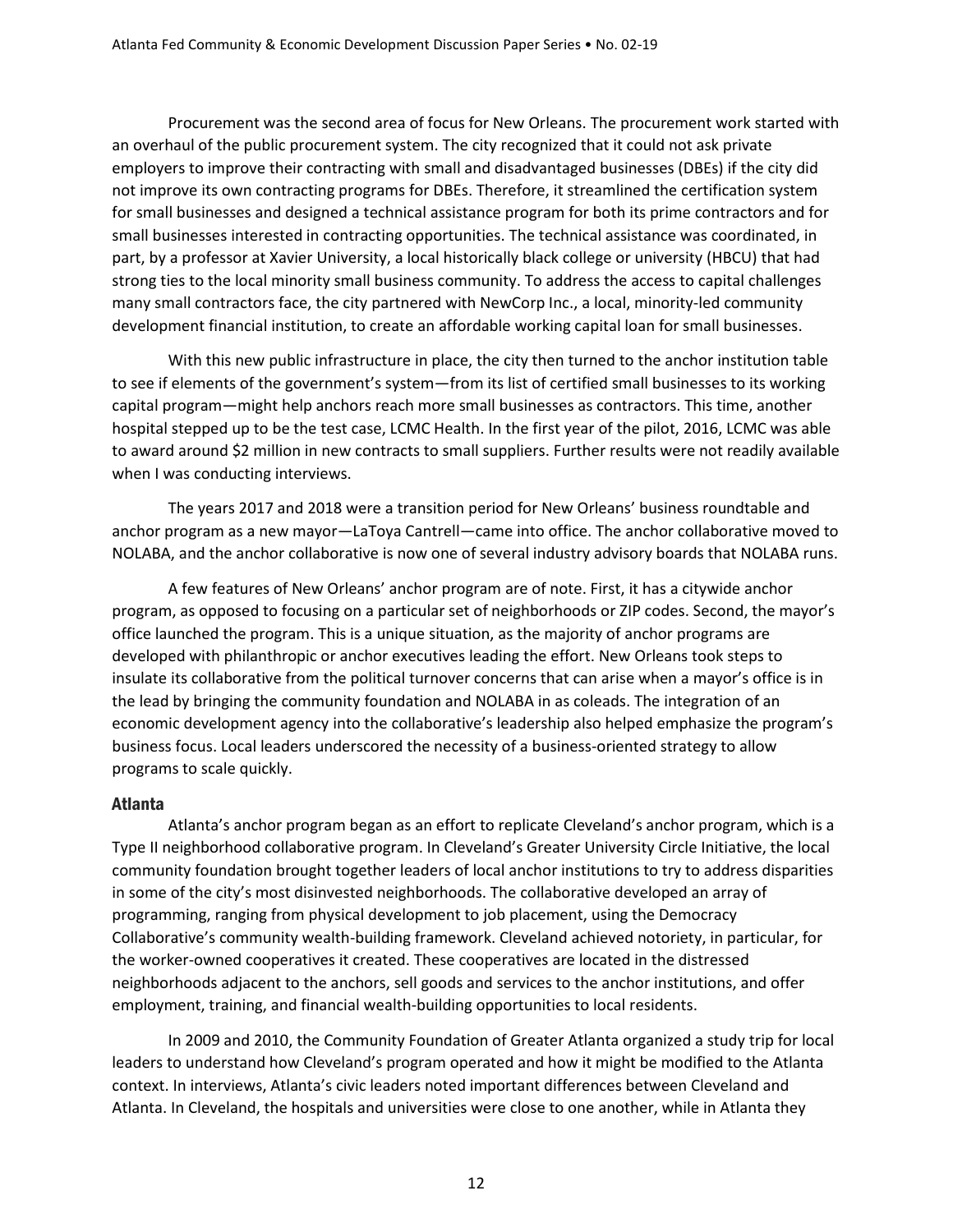were more dispersed geographically. Furthermore, Cleveland's institutions all sat adjacent to the economically distressed residential neighborhood that was the focus of the anchor intervention. Atlanta's institutions were not located close to economically distressed residential neighborhoods. Some of the institutions, like Emory University and Agnes Scott College, were in higher-income suburbs just outside the city limits. Others, like Georgia State University, were in central business districts that, while close to distressed residential neighborhoods, were not adjacent to them. Two hospitals were close to distressed neighborhoods, but one was a financially distressed quasi-public hospital, Grady, which had recently been rescued from financial collapse. The other was a for-profit hospital that lacked the regulatory or academic imperatives that often drive health care institutions to become more engaged as anchors. Atlanta's leaders concluded, therefore, that a large and deep anchor collaborative would not be the right model for their city.

Instead of creating a program that convened the anchors, the community foundation decided to bring the community wealth-building approach to Atlanta, leveraging the purchasing power of anchor institutions to create worker-owned cooperatives. This "social enterprise" model could create a financially sustainable approach to alleviate poverty.<sup>8</sup>

The community foundation's first step was to create a nonprofit—the Atlanta Wealth Building Initiative (AWBI)—that could design programming in the community wealth-building model. Then, working closely with the Democracy Collaborative, the foundation set out to design a business venture around a shared procurement need across the local anchor. The foundation discovered that most anchors had a similar pain point—meeting their environmental sustainability goals in their food supply chain. With demand identified, a business plan was designed for a company that could produce locally grown lettuce and herbs. The venture, BetterLife Growers Inc., would have been a large-scale, for-profit hydroponic grower and packer of lettuce and herbs for institutional food service operations, wholesale produce distributors, and food retailers in the Atlanta region.

The foundation secured advanced purchasing letters of intent from a number of large hospitals and universities, including Emory University, Georgia Institute of Technology, Georgia State University, and Piedmont Hospital. The foundation selected a high-poverty neighborhood—Mechanicsville—as the potential location of the greenhouse. The neighborhood had 38 percent of residents living below the poverty line, and 32 percent lacked a high school diploma. The facility would have employed 25 to 40 people and offered them soft and hard skills training plus the wealth-building opportunity of owning equity in the company.

The business planning stages took place during the recession; however, by the time the venture was looking for funding and trying to establish operations, the local economy had begun to grow robustly again and land acquisition costs began to rise. These changed economic conditions made funding and site selection for the greenhouse more challenging than originally anticipated. BetterLife Growers tried to raise subsidized capital from Community Development Block Grants and New Markets Tax Credits. For social enterprises, having the right debt and equity investors is critical to helping the

<sup>&</sup>lt;sup>8</sup> In a social enterprise, an organization tries to achieve both financial and social returns by applying business principles to solve social or environmental challenges. This business approach can help make an intervention more financially sustainable or scalable, in theory, as it has the ability to attract private capital instead of being wholly dependent on charitable donations or government grants as a source of funding. Social enterprises can be forprofit or nonprofit entities.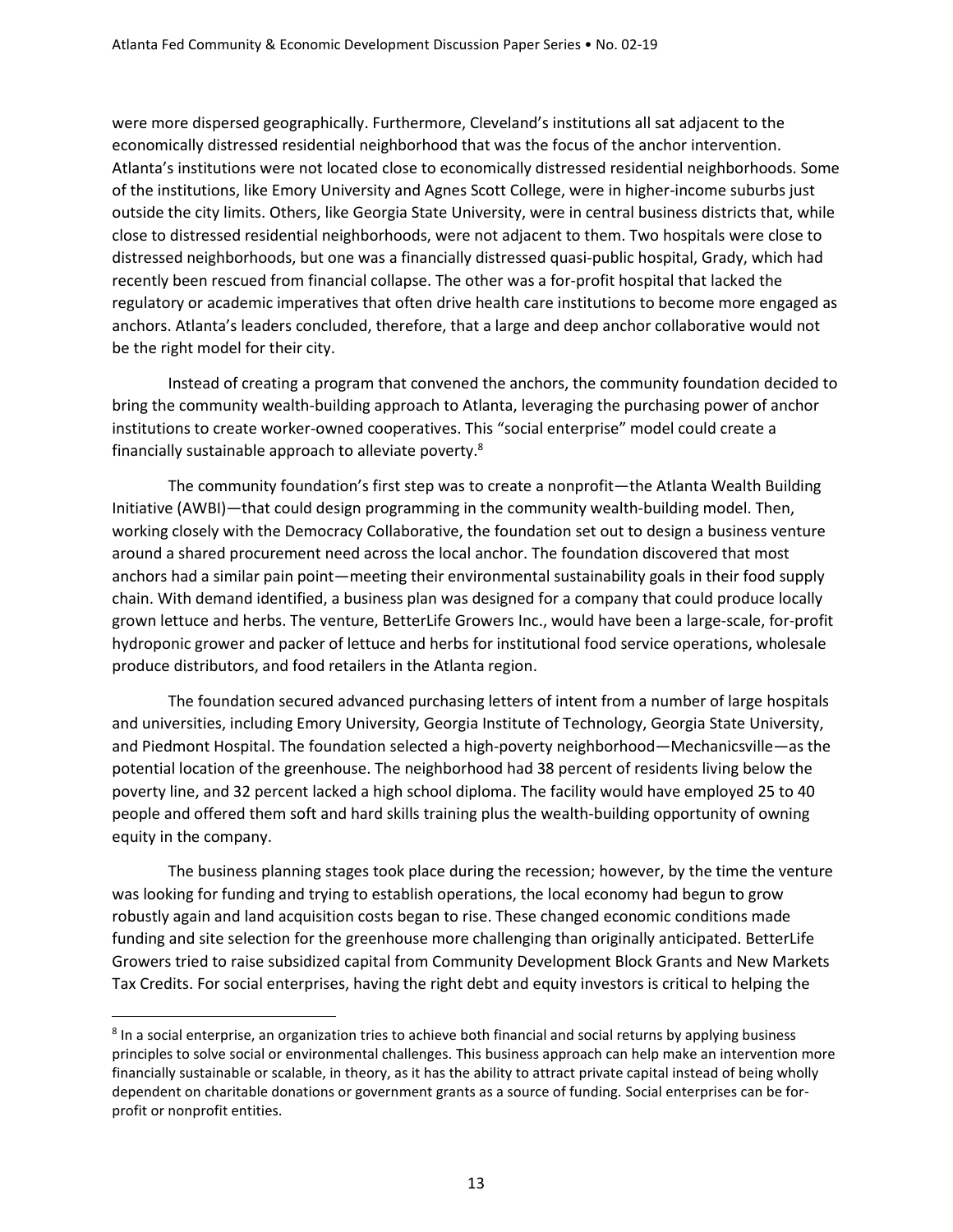company balance purpose and profit. However, fundraising from these subsidized sources can take longer than fundraising from profit-maximizing investors. By the time AWBI had secured the capital from those sources, it then faced a problem common to growing markets like Atlanta—the real estate market had shifted dramatically in the targeted neighborhood. The two different sites identified for the greenhouse were no longer viable because real estate values had suddenly increased.

As a result, the foundation decided in early 2018 to cease operations for BetterLife Growers. However, the overall effort had successfully shifted the local philanthropic conversation toward an interest in community wealth building. The Kendeda Fund and the Annie E. Casey Foundation decided to step in and work with the community foundation on further AWBI programming, but moved away from an anchor institution framework. Under this new leadership structure, the philanthropic collaborative has decided to retain a focus on the city of Atlanta and to target its programming on addressing the racial wealth gap. Interview subjects noted that future programming is still under development. The funders have started with a community engagement strategy both to establish community buy-in for future programming and to identify community assets to better connect to the region's economic generators.

Atlanta stands as a useful case study of barriers that may make anchor strategies hard to deploy. First, anchor programs that try to create new companies must have a high-risk tolerance, given the high failure rates that come with entrepreneurial ventures. Even Cleveland had to redesign its cooperatives after a few years to make them financially viable (Brodwin, 2016). Additionally, raising capital is hard for all entrepreneurs, and social enterprises can face unique challenges balancing social and for-profit investment capital.

Second, Atlanta attempted to take a model developed in a distressed market like Cleveland and apply it to a growing market. New Orleans and Cleveland share a similar experience as cities—both have experienced population loss and lack the presence of large Fortune 500 companies. Atlanta, by contrast, is a growing metropolitan region that has a more highly diversified regional economy with many large corporate headquarters. While anchor programs have been launched in some growing cities, like Denver and Minneapolis, research has not yet been published to examine how anchor programs may differ in higher-growth metropolitan areas compared with lower-growth ones. In a higher-growth region, community development projects that have a real estate component may find the market turn quickly, as the city of Atlanta suddenly experienced after 2013 when real estate values rose significantly in some formerly distressed neighborhoods.

Third, the difficulties of launching or sustaining anchor programs without a health care or educational institution being directly adjacent to a highly distressed community remains an open question for the anchor institution field. The earliest and most enduring anchor programs—both single neighborhood and neighborhood collaboratives—all shared geographical proximity between the anchor institutions and the targeted communities. In interviews, skeptics pointed to Syracuse now pivoting away from its anchor program as an example of how programs may lack durability without geographic proximity.

Finally, Atlanta demonstrates the important role local placed-based foundations play as innovators and risk takers in local community economic development systems. The community foundation took bold steps to try to bring two new community economic development practices into Atlanta—community wealth building and social enterprise. Two other place-based funders in Atlanta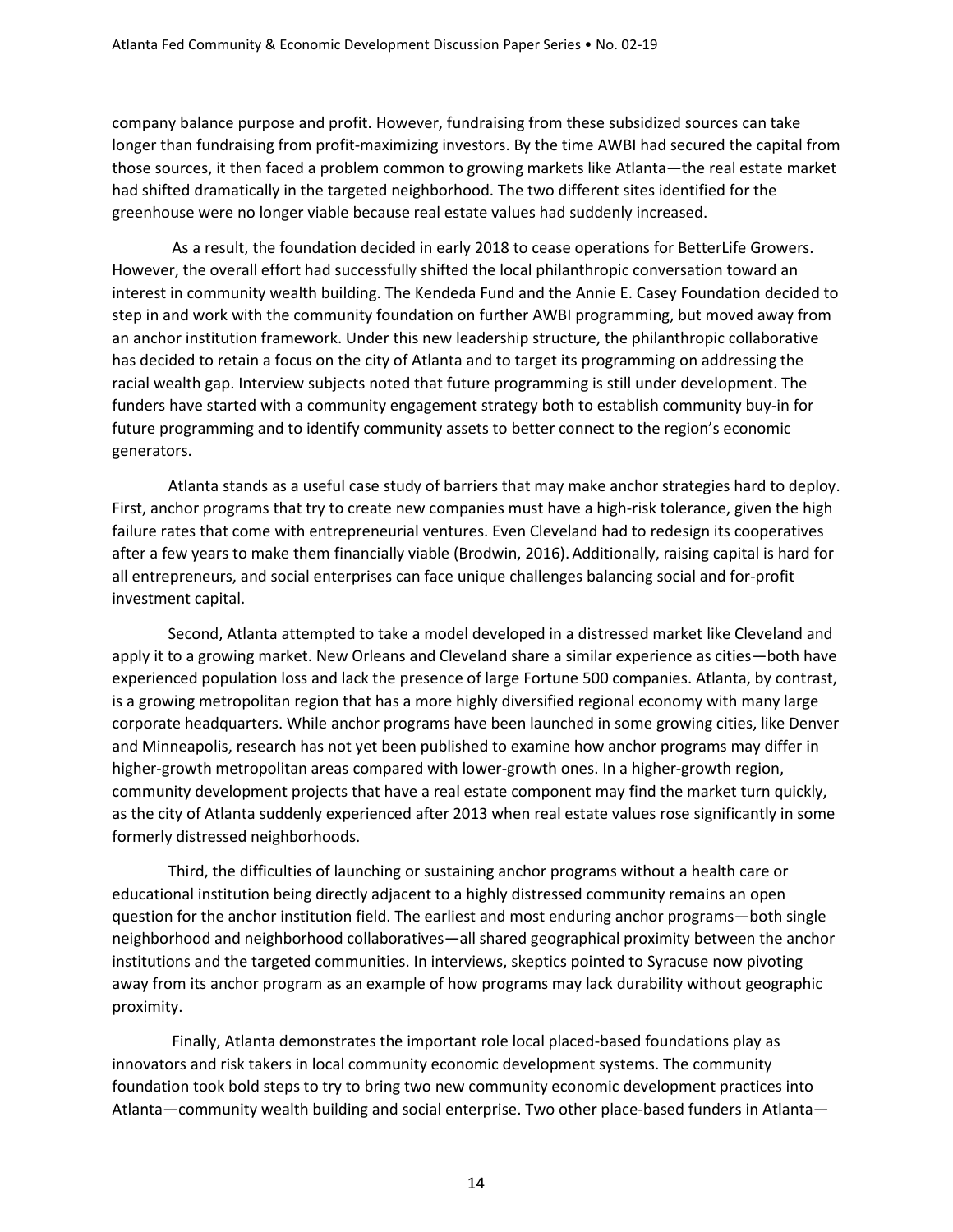the Kendeda Fund and Annie E. Casey Foundation—are now continuing that work and have been able to learn from the community foundation's experience. Moreover, the community foundation is continuing its work in social enterprise, with the launch of a \$10 million impact-investing fund in 2018 that can offer low interest loans to nonprofit and for-profit organizations. Therefore, while Atlanta was unable ultimately to launch an anchor program, the effort has served as an important learning opportunity for local philanthropy.

#### Miami

While the Miami region had not fully launched an anchor program during the study period, it had started exploring the potential for anchor strategies in 2016. Miami considered the Type III inclusive growth collaborative framework, with local philanthropy convening multiple hospitals and universities to address economic inclusion issues across both Miami Dade and Broward counties. Two local foundations, the South Florida Health Foundation and the Citi Foundation, championed the effort.

The health foundation's interest in anchor strategies came as an outgrowth of its focus on addressing the region's social and economic drivers of health, commonly referred to as the social determinants of health.<sup>9</sup> Leading health care institutions, such as Kaiser Permanente in California and Bon Secours Health System in Virginia, had deployed anchor strategies to improve community-wide health indicators. The health foundation wanted to see if health care and educational institutions in South Florida had the ability and interest in trying to adopt anchor strategies. Given the foundation's long-standing relationships with the local health care systems, it encouraged a few of the largest institutions to conduct a review of their current business practices. The review sought to identify opportunities and barriers to the institutions' ability to align with local community economic development needs. The institutions that participated in the assessment were Florida International University (FIU), University of Miami, Holy Cross Hospital, Memorial Healthcare System, Miami Dade College, and Baptist Health South Florida. The foundation conducted these assessments to help better understand where shared value may potentially exist between the local anchors and the region's lowand moderate-income communities.

At the same time as the health foundation was better understanding the needs of the anchors, it also tried to understand the local community economic development system. This outreach helped the health foundation identify the issues most important to low- and moderate-income communities and the strengths and weaknesses in the local community development system. This outreach included a workshop and a regional summit focused on anchor strategies and the social determinants of health.<sup>10</sup>

In parallel with the health foundation's work, Citi was embarking on a new strategy to focus on economic inclusion and shared prosperity. Working with FIU and Miami Dade County, the foundation funded an analysis of the prosperity gaps in the county that included a set of recommended strategies to improve economic outcomes for low- and moderate-income communities (Greiner and Murray, 2016). Based on this study, Citi decided to focus its work on strategies related to household asset development, small business promotion, and affordable housing. Citi had also come across anchor strategies in its scan of inclusive development strategies deployed nationwide, and was considering ways to adapt the model to the South Florida context. Rather than focus solely on economic assets—

<sup>&</sup>lt;sup>9</sup> For more background on the link between health and social and economic disparities, see Fazili, 2017.

<sup>&</sup>lt;sup>10</sup> The Federal Reserve Bank of Atlanta participated in both events as a cosponsor and speaker.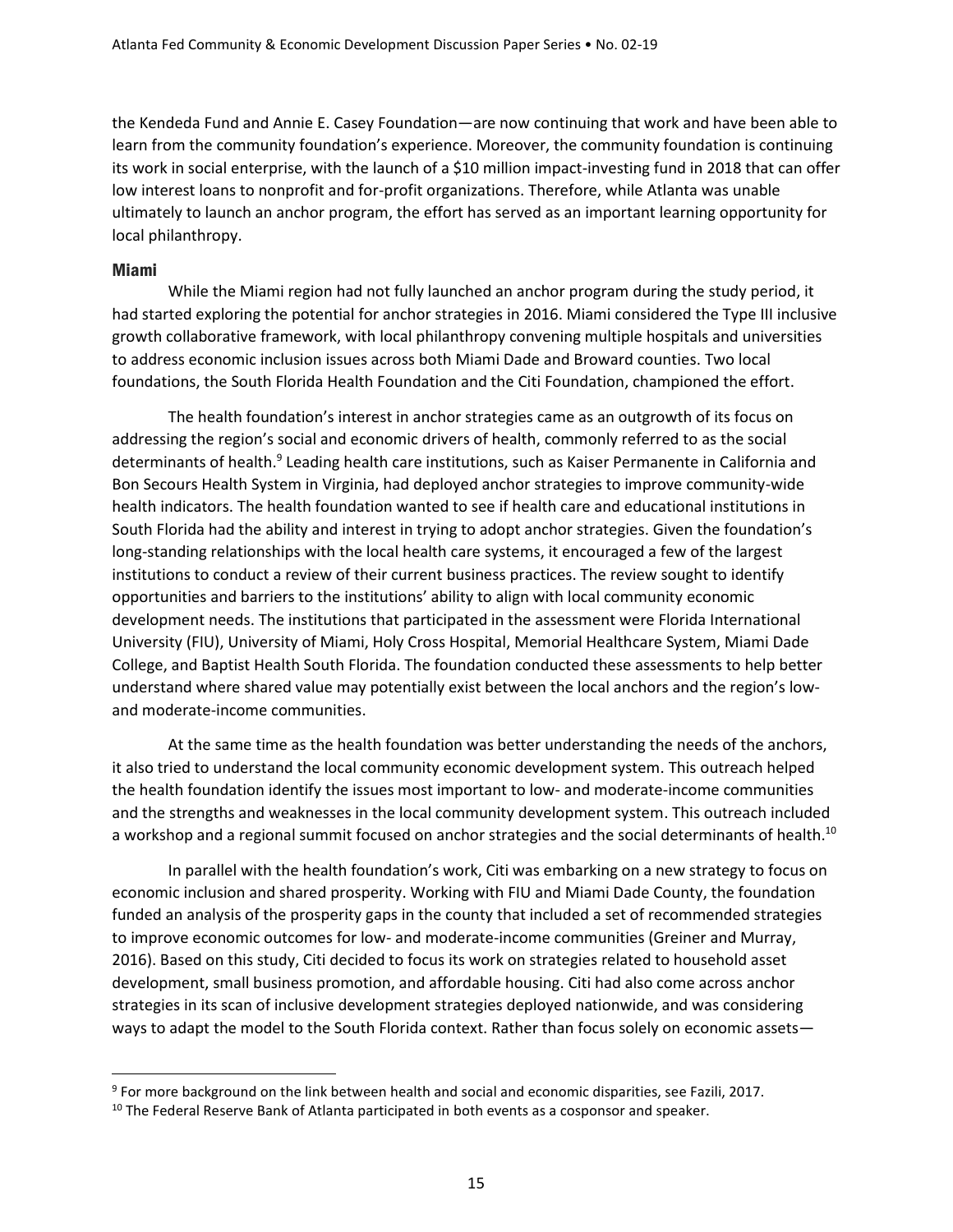such as procurement, employment, and investment—Citi instead saw benefits in anchors leveraging their noneconomic assets in the Miami region. Interview subjects noted anchors' potential to help fill perceived weaknesses in the region's community development capacity. Hospitals and universities could serve as capacity builders, or they could provide an institutional backbone to support community economic development programming. The first program Citi invested in to test this idea of university as civic infrastructure was StartUP FIU FOOD, which had the university take an existing start-up accelerator program called StartUP FIU and tailor it to home-based food entrepreneurs. The entrepreneurs had access to the commercial kitchen at FIU's hospitality school as well as marketing and branding expertise from the university's professors and students. According to interviews, the program provided the university access to a new source of grant funding.

Realizing that their two strategies somewhat aligned, the South Florida Health Foundation and the Citi Foundation began to partner to test anchor strategies and concepts. As a result, the health foundation is in the process of establishing a technical assistance and grantmaking facility that can help the region's anchor institutions pilot anchor strategies. The primary focus initially will be on efforts that support job access for low- and moderate-income workers as well as procurement strategies for local small businesses. Similar to New Orleans, the foundation intends to work with institutions on a one-onone basis, but also to keep institutions networked with one another so successful programs can be scaled or replicated across institutions. The health foundation broadly defines the term anchor institution to include school districts and local governments, not just health care and educational institutions. The health foundation is leading the effort, and it continues to look for partnership opportunities with other philanthropies. For example, J.P. Morgan Chase Foundation supported the launch of yet another variant of Startup FIU, this time focused on helping small businesses be ready for procurement opportunities with the local anchors.

While the Miami area is still in the very earliest stages of developing an anchor program, a few elements of its approach are of note. First, rather than see an anchor program as solely an economic inclusion strategy, in interviews local leaders saw it as a strategy to improve the region's overall economic resilience. Recognizing the highly cyclical nature of South Florida's economy, the leaders are testing whether deepening the ties between hospitals and universities and the regional economy could create sources of sticky capital that can improve long-term regional economic resilience (Greiner and Murray, 2016). Evidence of improved economic resilience across economic cycles would be seen at the economy-wide level, for example, through lower swings in jobs or employment growth, and at the household level, if the benefits of growth were more shared across income groups (Greiner and Murray, 2016). Second, the effort has a broad regional focus across two large counties. While the foundations have taken steps to identify ZIP codes in Miami Dade County that have the highest levels of distress, they have not yet selected a set of neighborhoods or ZIP codes in which to concentrate the anchor investments. <sup>11</sup> Finally, South Florida's philanthropic leaders are interested in leveraging the anchor's noneconomic assets to help compensate for weaknesses in the local community economic development system, rather than focusing primarily on the economic assets of the anchors. Whether anchors can be

 $11$  FIU's Prosperity study identified 14 neighborhoods that have the most distress and ranked them across a range of economic, education, and housing variables. The analysis was intended to help local leaders understand the different community and economic development needs these neighborhoods may have, and highlight the need for coordinated and integrated approaches to supporting access to opportunity for residents in these neighborhoods.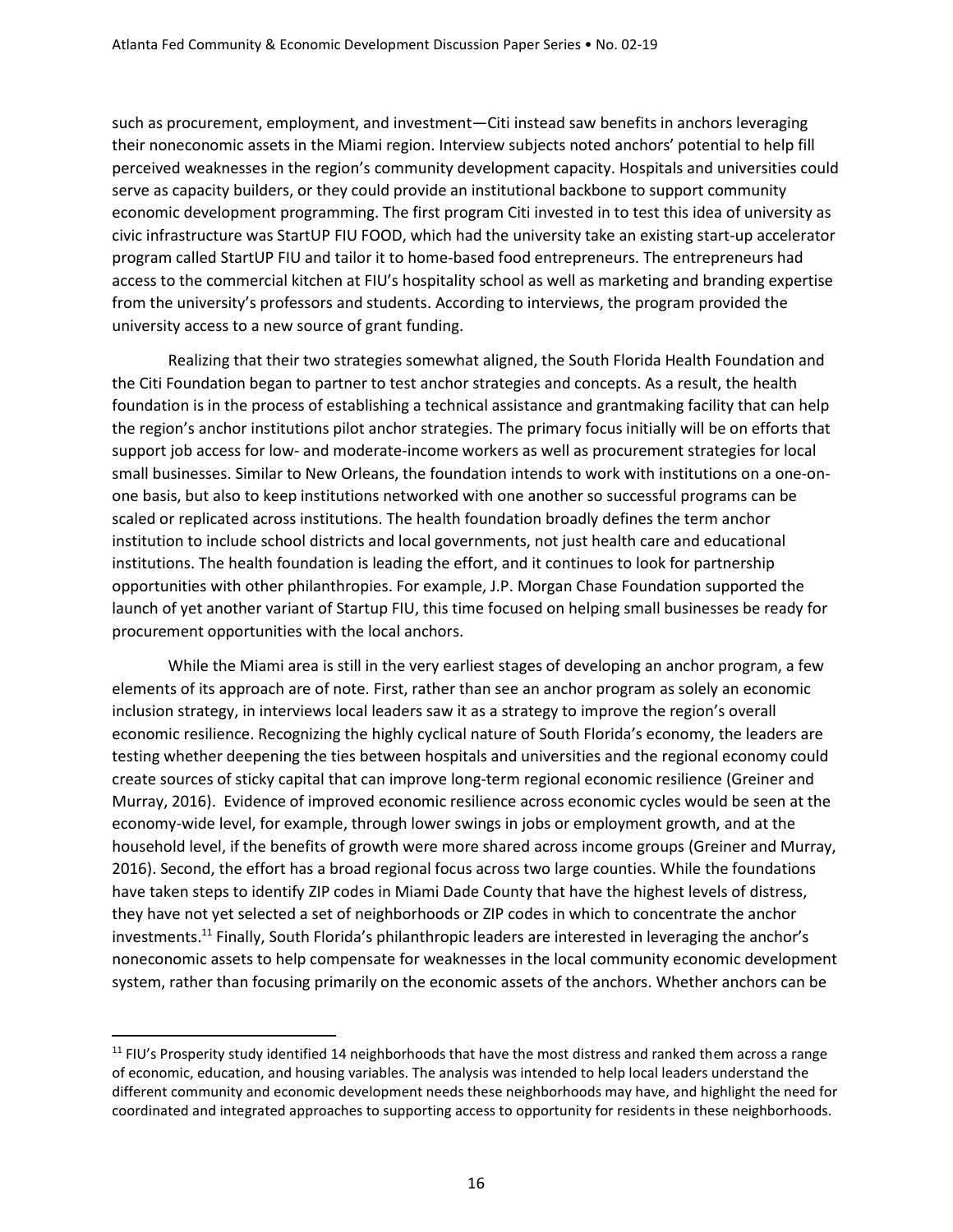an effective provider of community economic development programs compared with community-based organizations or nonprofit providers remains unknown.

#### From Implementation to Impact

In this section, I examine the case studies in the context of the wider literature on anchor strategies to frame some questions practitioners might consider if they are interested in developing an anchor program in their region to address economic disparities or promote inclusive economic development.

#### Who leads the anchor program?

The case studies included two different leaders of the local anchor programs—philanthropy and local government. Atlanta and Miami are similar, with local philanthropy being the backbone organization and catalyst of the program. In Miami, two philanthropies joined to create the local program, whereas Atlanta had a single philanthropy leading the way. New Orleans, in contrast, was led by local government, which then partnered with local philanthropy to run the program.

For local government-led anchor efforts, some unique questions of continuity may arise. These include whether the elected official will remain committed to an anchor program throughout his or her tenure, and the ability of the program to survive a change in elected leadership. Absent leading a program, local governments can still serve as an important resource to anchor programs, providing access to public funding in areas such as workforce development, affordable housing, and small business promotion or to use their bully pulpit or convening power to encourage anchors to participate voluntarily in the program.

Across each of the case study sites was a common need to recruit anchors actively to participate in the effort. In no location did the anchor institution decide on its own to engage in an anchor strategy. In Atlanta, philanthropic leaders assessed that conditions were not right for the institutions to provide senior leadership in support of an anchor program, and therefore they designed a strategy that targeted senior procurement officers instead of university presidents or hospital chief executive officers. New Orleans employed a two-tiered strategy: first, convening the chief executives, and second, staffing the anchor institution table with the people who would implement the program at each institution. Subsequently, senior leadership meetings were used sparingly when needed to secure larger commitments. In Miami, the philanthropic leaders worked to cultivate internal champions at the various institutions to support implementation of specific programs, but they also engaged senior leaders to cultivate their support for deeper or wider anchor strategies. Researchers contend that buy-in from senior leadership is essential to the success of an anchor program; however, it is not sufficient for program success. If middle managers are not motivated to participate, then implementation may ultimately be hampered (Pease, 2017).

#### Go big or go small? The impact of geographic scale on anchor programs

In the first section, I noted that anchor programs may choose different geographic scales on which to operate—neighborhood, city, or regional. The case studies each had programs that operated on one of these scales, with Atlanta focused partially at a neighborhood level, New Orleans citywide, and Miami a two-county regional area. Notably, none of the case studies included a targeted area that was adjacent to the anchor.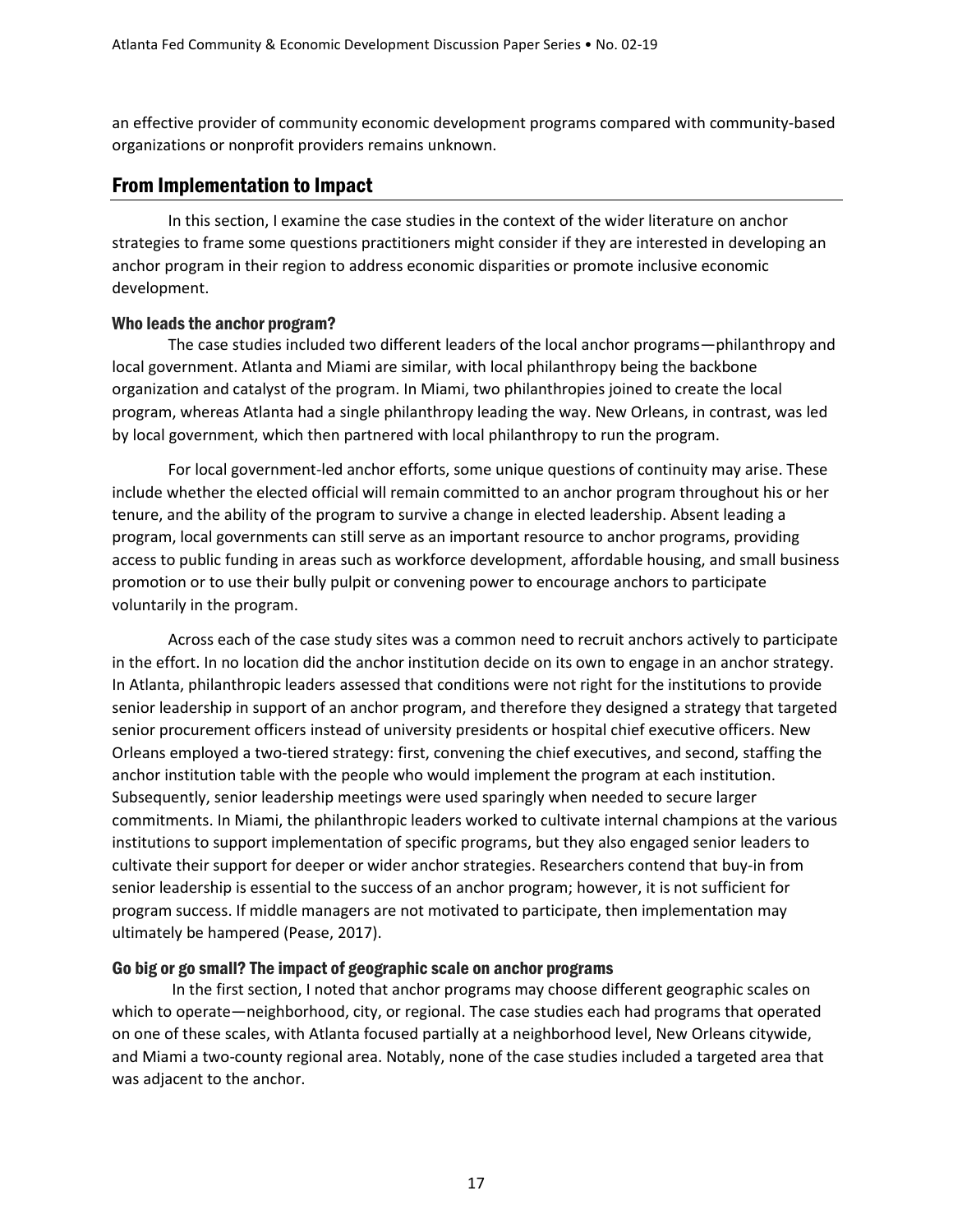In interviews and across the research literature, geographic focus affected many parts of an anchor program's design. First, it can influence a specific institution's motives for participating in a program. Some institutions may be motivated to have an impact on a neighborhood adjacent to their facilities, while others may prefer to provide support that is more diffuse across a region. Measures of proximity may be slightly different for universities and hospitals. Hospitals may have a geographic interest in their entire service area, not just the areas adjacent to their facilities. Community economic development programming may allow a hospital to drive down uncompensated care rates, improve insurance coverage rates, or target high utilizers of care across the ZIP codes where many of their patients live.

The geographic focus of an anchor program may also influence the balance of its programming between people- and place-based community economic development strategies. In the case studies, the two places that had a diffuse geographic scale focused on people-based workforce development and small business strategies, and have not considered real estate–based strategies. In contrast, anchor programs that have been neighborhood focused have included real estate interventions, like homebuyer incentive programs or blight reduction.

Finally, geographic scale can also influence how an anchor program is evaluated and the impact it may have. Concentrating investments in a smaller geography could lead to larger and faster results, as the University of Pennsylvania saw in its effort. It may be harder to move a needle on citywide or regional economic disparities unless the anchor program generates substantial investments. The metrics an anchor program tracks may also be influenced by scale. A neighborhood-based approach may look to measure neighborhood income levels or deconcentration of poverty, while people-based programs may instead try to measure numbers of low-income people who accessed living-wage jobs or population health-level outcomes.

#### Go it alone? The efficacy of single- versus multianchor initiatives

In the case studies, each place answered the question of single- versus multianchor strategy in a slightly different manner. Atlanta was explicitly multianchor in its approach, rather than focused on one institution. New Orleans and Miami were a bit of a hybrid. While New Orleans has convened an anchor table to bring all the institutions together, in practice New Orleans had success by working with one institution at a time. However, having a multianchor table has allowed it to scale and replicate successful pilots more readily. Similarly, Miami is working one-on-one with individual institutions, but looking for opportunities to share learnings or deploy the same programs or technical assistance across multiple institutions. The research literature and interviews also noted a trade-off between single- and multianchor strategies. Multianchor strategies can be slower to launch, and they may require a greater administrative infrastructure than single-anchor strategies. However, multianchor strategies also have the potential to have a larger economic impact or scale up quicker (Pease, 2017). Atlanta, for example, needed the combined investment power of multiple institutions to provide the requisite contracting revenue for its proposed social enterprise.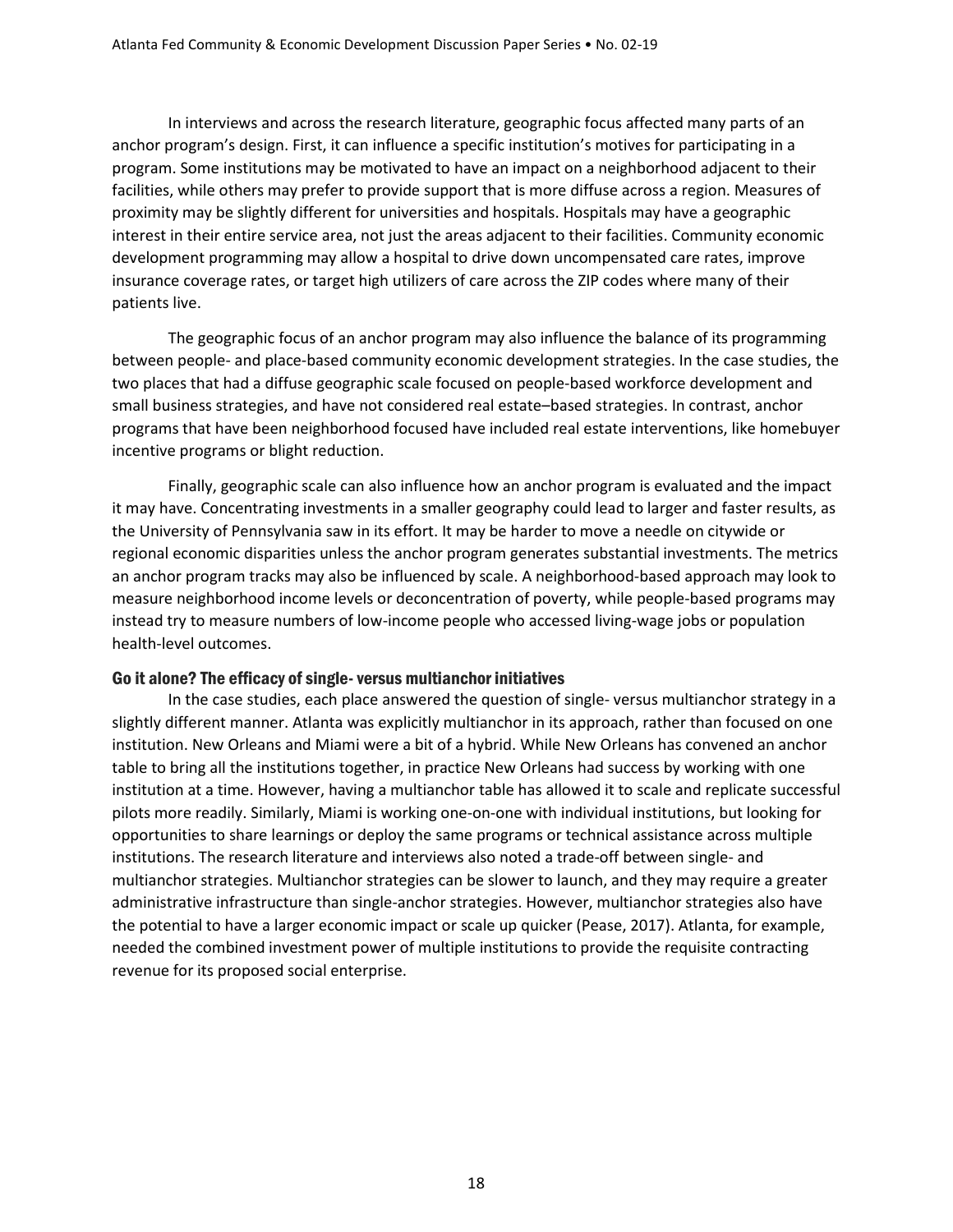#### Does corporate structure affect anchor engagement?

As leaders assess whether their local hospitals or universities might be well suited for an anchor program, two institutional-level variables to consider are the institution's ownership and tax status (Taylor and Luter, 2013; Zuckerman, 2013). Whether an institution is publicly or privately owned may have an effect on its ability to participate in an anchor strategy. Table 3 offers a snapshot of the number of public and private colleges in the southeastern U.S. states that are in the Federal Reserve Bank of

Atlanta's district. Florida, Georgia, and Tennessee have many more private colleges, compared with the national median; Mississippi has far fewer. Private universities like the University of Pennsylvania were early leaders in developing anchor programs. However, public institutions—such as the University of Texas–Rio Grande Valley and Wayne State University in Detroit have participated in anchor programs, so public status does not preclude participation in an anchor strategy. However, the regulatory mandates of a public university need to be well understood to assess an institution's ability to participate in particular anchor strategies. Public institutions may face controls and oversight by statewide governance bodies, which may affect their ability to control decision making related to operational matters such as real estate investment, hiring policies,

# Table 3: Number of Private and Public Four-Year and above Colleges and Universities in the Southeast (2017)

| <b>States</b>          | Number of<br>Private<br><b>Colleges</b> | Number of<br><b>Public Colleges</b> |  |
|------------------------|-----------------------------------------|-------------------------------------|--|
| Alabama                | 20                                      | 14                                  |  |
| Florida                | 60                                      | 41                                  |  |
| Georgia                | 36                                      | 29                                  |  |
| Louisiana              | 13                                      | 17                                  |  |
| Mississippi            | 9                                       | 8                                   |  |
| Tennessee              | 44                                      | 10                                  |  |
| <b>National Median</b> | 10<br>19                                |                                     |  |

Source: Federal Reserve Bank of Atlanta calculations based on Integrated Postsecondary Education Data System, 2017

or procurement decisions that are often the focus of anchor programs. These institutional limits on autonomy vary from state to state and even city by city. Anchor program advocates must understand them as they consider whether to engage private institutions, public ones, or both in an anchor program. These regulations may not necessarily limit an institution's ability to serve as an anchor. In procurement, for example, state law may prohibit or require the public universities to establish disadvantaged business or supplier diversity programs.

For hospitals, not only ownership but also the tax status of the institution may affect the hospital's motivation for participating in an anchor program. Many hospitals that have been engaged in anchor strategies have been nonprofits, including academic hospitals and large health systems. As discussed in the first section, this is due in part to the tax-related regulations that require nonprofit hospitals to make financial and public health–related investments in their local communities.<sup>12</sup> For-profit hospitals may lack the same mission and tax incentives that serve as an incentive for nonprofit hospitals

 $12$  For more information on these tax incentives, which include Community Benefit spending rules and Community Health Needs Assessment reporting obligations, see Fazili, 2017 and Rosenbaum, 2016.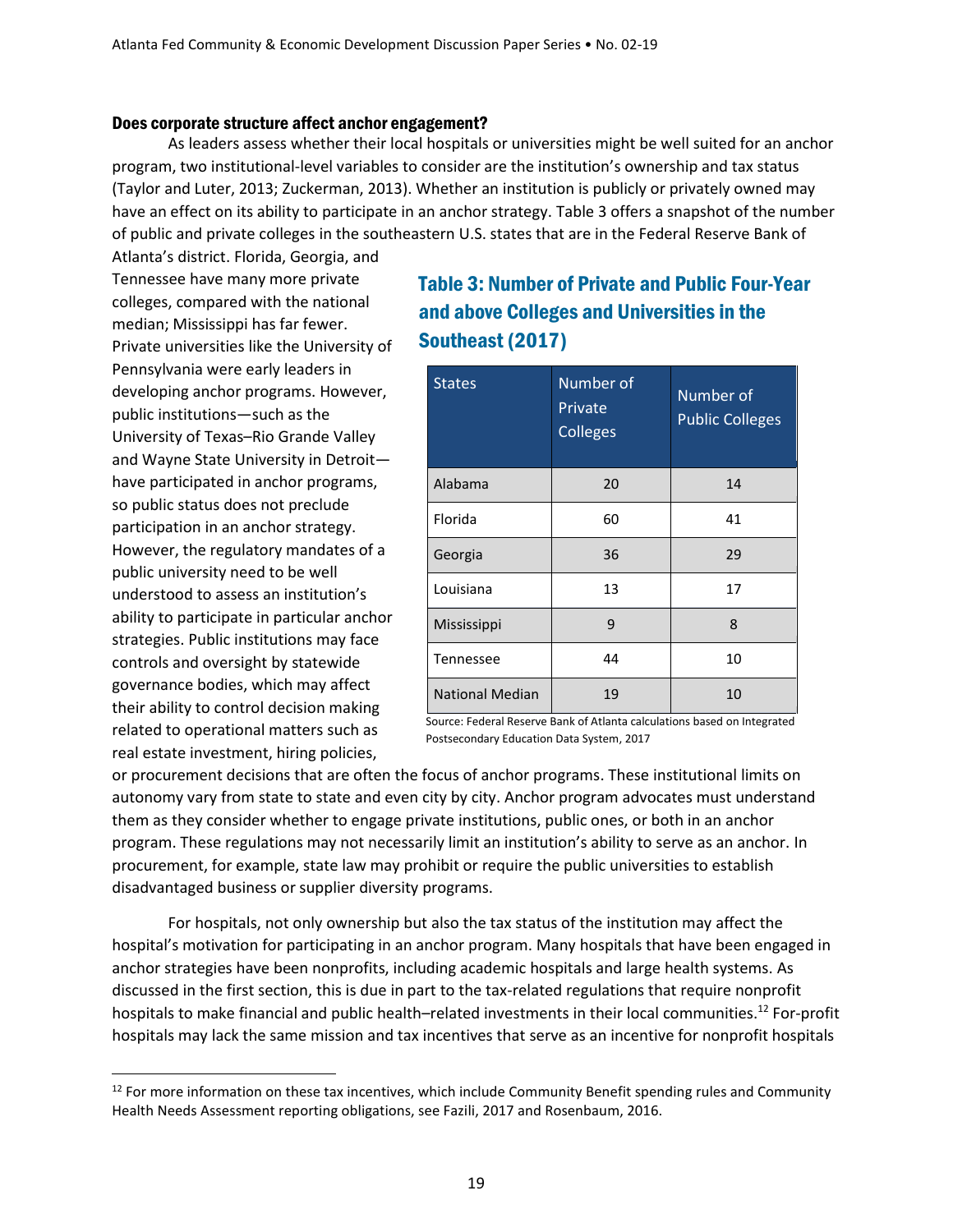to engage in anchor strategies (Kleiman et al., 2015; Zuckerman, 2013). However, anchor advocates might consider whether for-profit hospitals would participate in anchor programs if they would help reduce uncompensated care or improve the hospital's insured patient population. This question of the ability of nonprofit versus for-profit hospitals to engage in anchor strategies is particularly relevant to the Southeast, where a high percent of hospitals are for-profits, especially when compared with other regions of the country (see figure 1).



#### How do you determine what the community's priorities are?

The research on anchor institution strategies often underscores the importance of understanding historical context and developing a robust community engagement process as part of the development of an anchor program (Pease, 2017; Porter, Fisher-Bruns, and Pham, 2019). As discussed in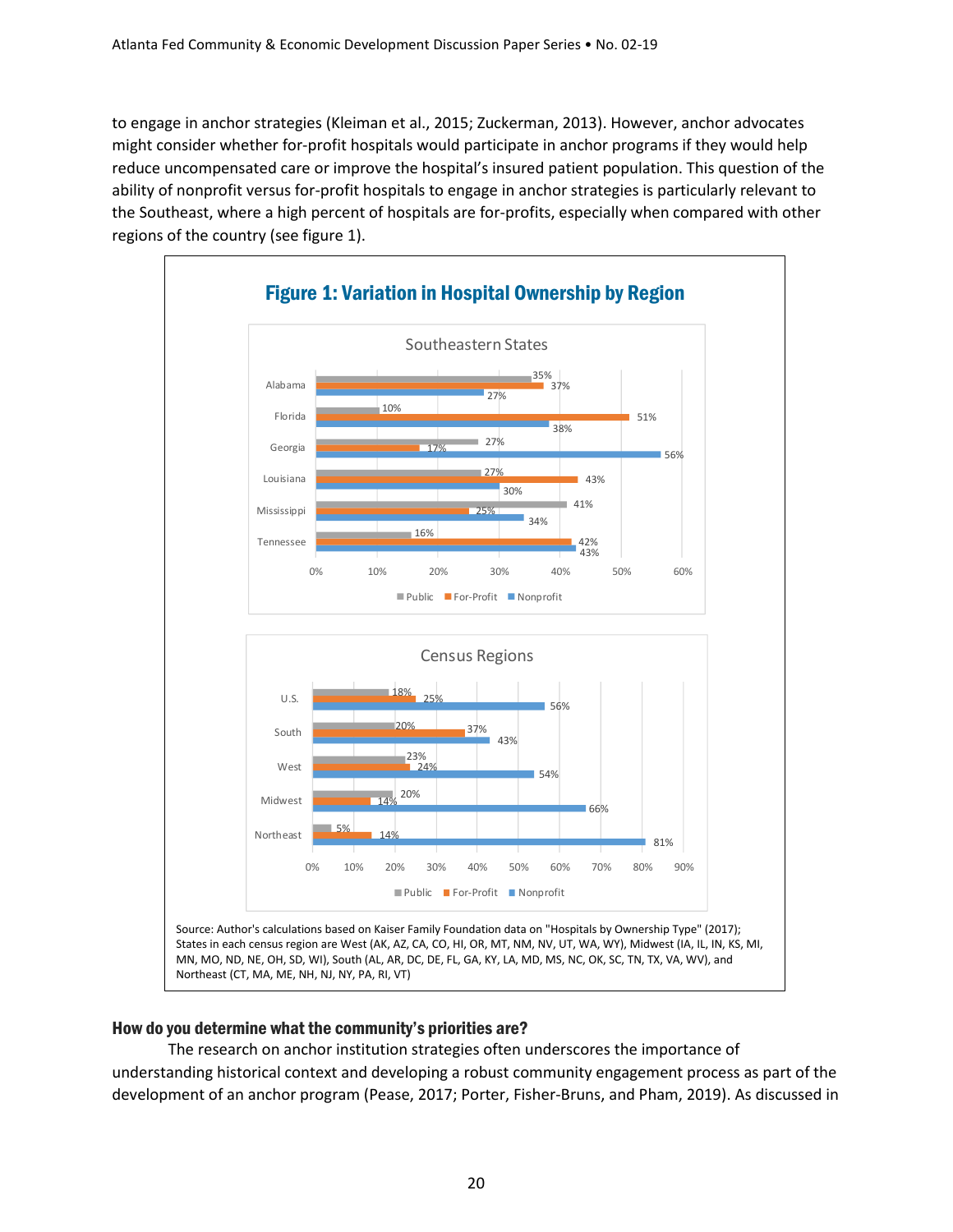the first section, in order for an anchor program to advance economic inclusion, and not just economic development, the program needs to find an alignment between the community's priorities and the anchor institution's. Understanding community priorities requires an intentional community engagement strategy. This is not necessarily an easy task. Universities may have a history of intentionally walling themselves off from the surrounding communities, be implicated in failed urban renewal policies that left their surrounding communities blighted, or opportunistically expanded on the heels of the urban crisis at the expense of the community (Ehlenz, 2016; Kleiman et al., 2015). This history can affect the community's willingness to trust anchor program leaders.

Interviews revealed different community engagement strategies by anchor leaders. In New Orleans, the workforce development pilot partnered with a trusted community-based organization to host the first training program. In Miami, roundtables, workshops, and conferences provided opportunities for community-based organizations to discuss their priorities and needs. Several interview subjects noted that disinvested communities suffer from being oversurveyed and overstudied, without seeing tangible outcomes from these processes. Recognizing that, one interview subject suggested pairing small, community-allocated grants in tandem with community planning exercises as a trustbuilding measure.

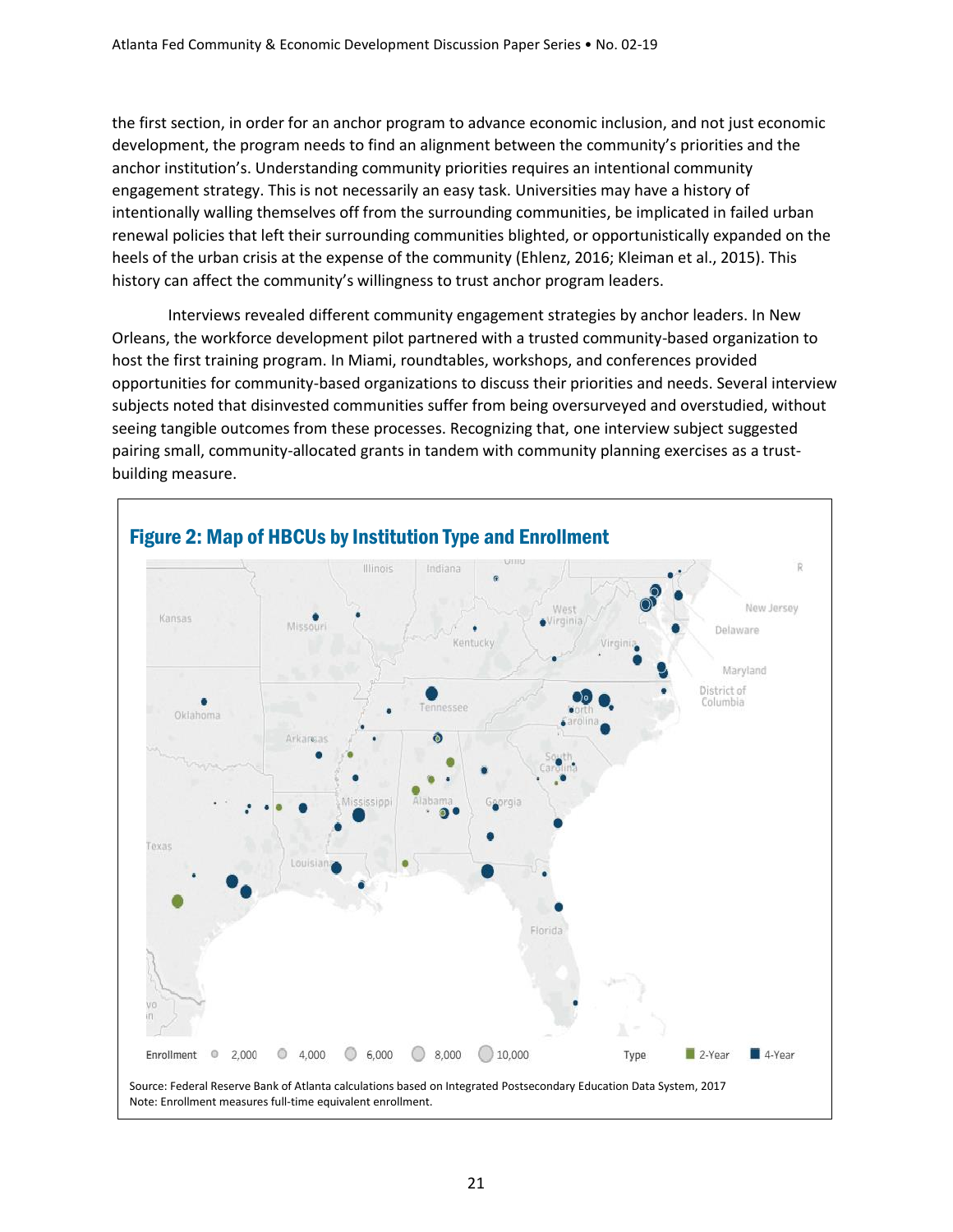#### Engaging historically black colleges and universities?

In each case study location, historically black colleges and universities (HBCUs) were a part of the local university landscape. However, New Orleans was the only city explicitly to engage an HBCU, by contracting with an HBCU professor to provide technical assistance to small businesses. Academic literature on anchor institutions makes scant reference to HBCUs as anchor institutions or their potential to become engaged in anchor strategies. As local leaders in the Southeast consider adopting anchor programs, the question of HBCU engagement deserves further scrutiny, since the Southeast is home to 46 of the 101 HBCUs (see figure 2).

Supporting economic improvements in the surrounding community is not entirely new to HBCUs. Morgan State University in Baltimore, for example, created the Morgan Community Mile initiative in 2012, to improve quality of life in its surrounding neighborhoods. The initiative has five priority areas, including public safety and economic development.<sup>13</sup> Hope Enterprise Corporation in Mississippi ran a pilot project in 2018 with two public HBCUs in Mississippi, Jackson State University and Mississippi Valley State University, to study how the two could become engaged in place-based development strategies as anchor institutions. Based on that work, Hope is creating a strategy guide that will outline lessons learned, best practices, and resources for HBCUs and CDFIs that want to improve economic mobility outcomes for HBCU stakeholders and surrounding communities (Lawson et al., 2019).

There are several reasons HBCUs might be good candidates for local anchor programs. First, many HBCUs are located in economically distressed neighborhoods that could make good targets for an anchor program (see table 4). HBCUs are, on average, located in neighborhoods with higher poverty rates, lower median incomes, and lower labor force participation rates than non-HBCUs. Additionally, for anchor programs that are interested in addressing racial equity issues, HBCUs may be a helpful partner. HBCUs are on average located in census tracts that are predominately minority, especially when compared to non-HBCUs (see table 4). Prior to the 1970s, HBCUs were almost the only source of higher education for African American communities in the South. Therefore, their alumni associations often include leading African American business owners, professionals, and civic leaders. In this way, HBCUs

|             | <b>Poverty Rate</b> | Median<br>Household<br><i><u><b>Income</b></u></i> | Labor Force<br>Participation | Unemployment<br>Rate | Share of<br>Minority<br><b>Residents</b> |
|-------------|---------------------|----------------------------------------------------|------------------------------|----------------------|------------------------------------------|
| <b>HBCU</b> | 31.3%               | \$37,380                                           | 50.3%                        | 14.0%                | 76.5%                                    |
| Non-HBCU    | 18.9%               | \$58,450                                           | 57.9%                        | 7.0%                 | 28.2%                                    |

# Table 4: Profile of Neighborhoods for HBCUs versus Non-HBCUs

Sources: Federal Reserve Bank of Atlanta calculations based on Integrated Postsecondary Education Data System, 2017; U.S. Census Bureau's 2013– 17 American Community Survey five-year estimates, tables S1701, S2301, DP05, and B19013

Note: All numbers are weighted averages of four-year, not-for-profit institutions. Neighborhoods are delineated by census tract(s) in which the institution is located.

<sup>&</sup>lt;sup>13</sup> More information on Morgan Community Mile is on the *[initiative's website](https://communitymile.morgan.edu/)*.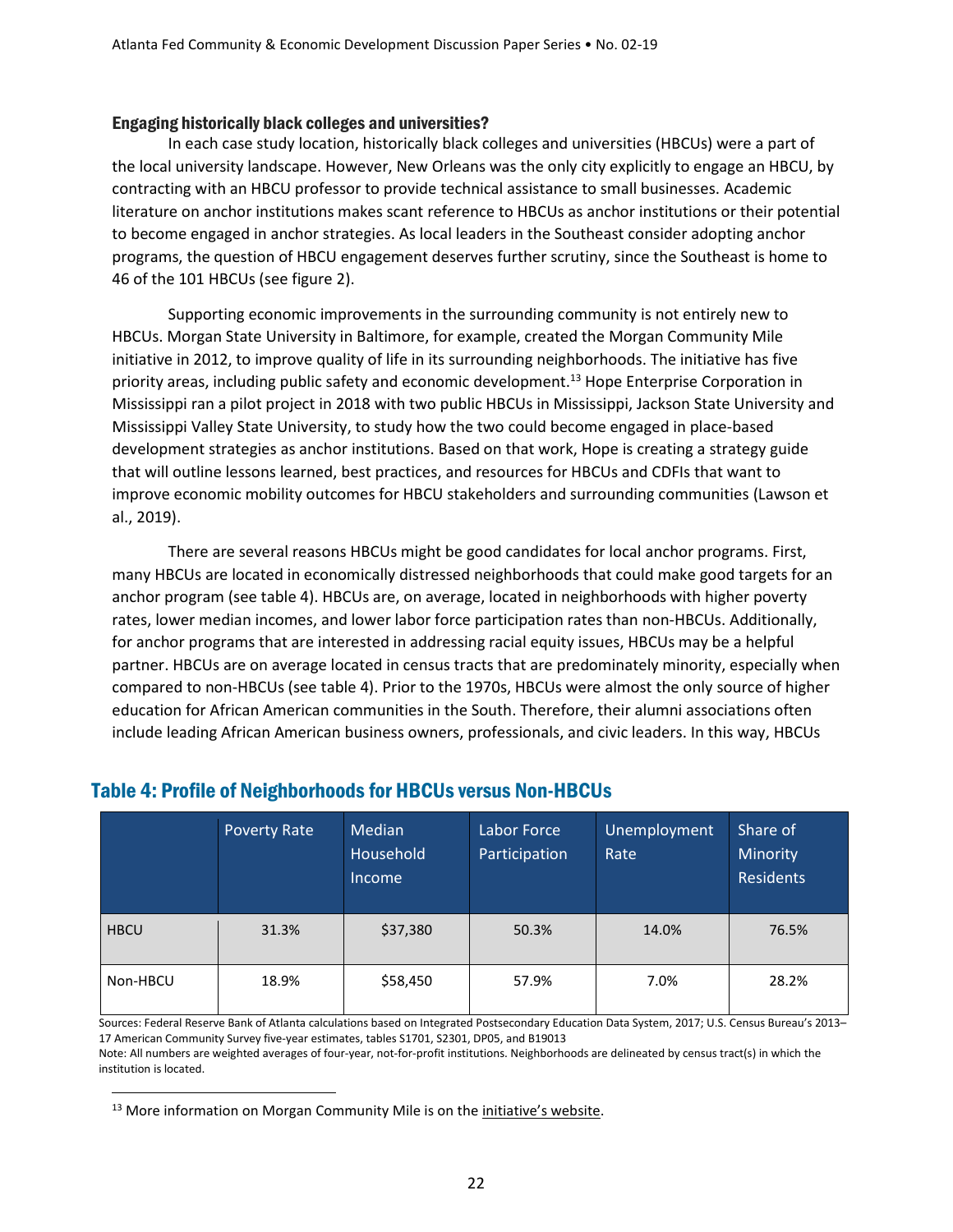can help serve as sources of bridging social capital to help conduct outreach to African American communities. Finally, some HBCUs have community development corporations or applied research capacities, and therefore can help administer anchor programs.

It is not a foregone conclusion, however, that HBCUs have a role to play in anchor strategies. HBCUs were organized, in part, to address the educational and economic advancement needs of former slaves following the Civil War. In some instances, the founders were prominent members of local African American communities. In a Jim Crow America, many HBCUs came to be key pillars in their respective African American communities, with a strong community service mentality embedded in the school's mission (Lovett, 2011). Following the desegregation of higher education institutions and the 1964 Civil Rights Act, HBCUs entered a new era of uncertainty regarding their role in addressing racial disparities in education (Wilson, 2010). Furthermore, as legal barriers to housing segregation were eliminated, HBCUs saw many of their surrounding residential neighborhoods become more impoverished and blighted (Lovett, 2011). In addition, some HBCUs have small endowments and a heavily public-sector-dependent funding model (see figure 3). As a result, HBCUs may not necessarily have the financial ability to adopt anchor programs. Nonetheless, given the role HBCUs play in the higher education landscape in the Southeast, and their legacy as important institutions in many African American communities in the region, local leaders may want to consider whether HBCUs could become part of local anchor programming.



## **Conclusion**

Civic leaders continue to look at anchor institutions as a potentially sustainable inclusive economic development strategy. The model was first developed in postindustrial cities in the Northeast and Midwest as an economic development strategy, but now is being deployed by local leaders to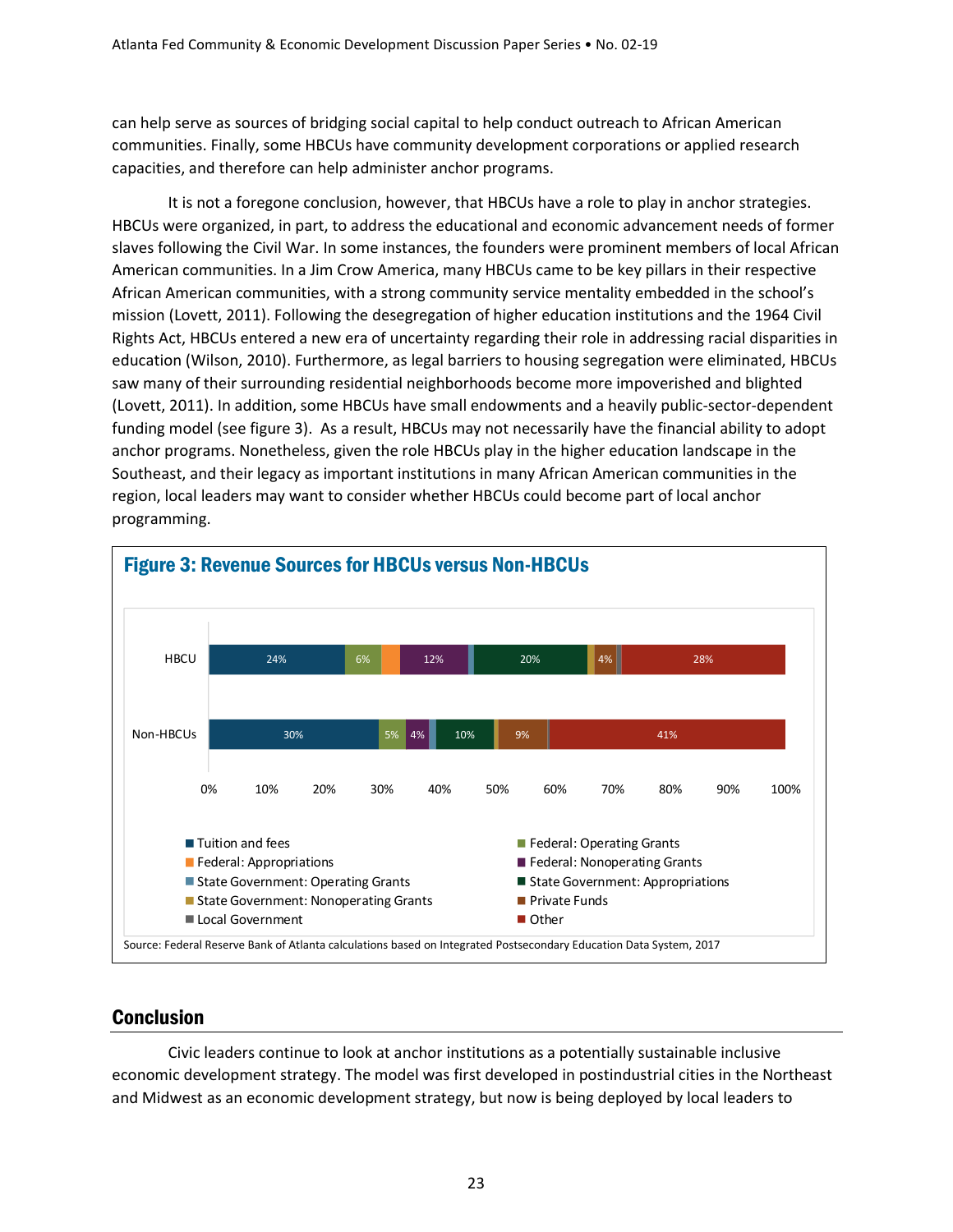support economic inclusion and to close economic disparities. Little has been written about attempts to apply this strategy in the Southeast. This paper seeks to close the gap in the anchor institution literature by offering case studies of three southeastern cities that attempted to apply the model.

Anchor strategies have been compelling to many local leaders because the programs do not rely solely on public or philanthropic capital, but instead try to redirect existing or future business spending to address community economic development concerns. These dollars are a durable source of funding for community economic development projects because, unlike other private businesses, the anchors are unlikely to change location. Beyond the financial sustainability of the model, anchor strategies also offer an avenue to create partnerships between the public, private, and nonprofit sectors. Many community economic developments experts see these so-called cross-sector partnerships as a best practice (Andrews and Erickson, 2013; Briggs, Pendall, and Rubin, 2008; Rich, 2001).

New Orleans, Atlanta, and Miami all were at different stages of program design when I conducted these case studies, and they have achieved different levels of results with their respective programs. Nonetheless, the southeastern leaders studied faced many similar operational and design questions as do anchor leaders in other parts of the country. This includes finding a backbone organization to lead the program, developing a community engagement process, identifying overlapping priorities between the anchors and the community, and recruiting anchors to participate in the program. The case study locations diverged in certain ways from the experience of many of the earlier single-neighborhood and neighborhood-collaborative anchor programs. First, in all three cities studied, the anchor institutions were not geographically proximate to one another or to economically distressed neighborhoods. Furthermore, small business and workforce development were the primary focus of the three programs. Real estate and financial investments were not prioritized, unlike the singleneighborhood and neighborhood-collaborative anchor programs. Finally, and possibly more unique to the Southeast, is the presence of HBCUs in the higher education landscape and for-profit hospitals in the health care market. Southeastern leaders may need to consider whether and how to engage either set of institutions in local anchor strategies.

As researchers continue to study anchor strategies as a community and economic development tool, many open questions remain. First and foremost is the programs' effectiveness. There have been few in-depth studies of anchor programs to measure whether they are resulting in economic improvements for low- and moderate-income households, or analyses to determine if the anchor program was the cause of economic improvements for these households. Furthermore, there has been little empirical analysis documenting the extent anchor programs leverage private investment alongside philanthropic and public funding. With recent improvements in performance measurements for the field, there may be more opportunities in the future to conduct such research. This data can help guide practitioners as they consider whether anchor programs are particularly effective at addressing housing, small business, workforce development, or household financial stability challenges. Another question that deserves more detailed analysis is what factors can help predict a more successful anchor program. This may include an analysis of institution-level variables—like net assets or endowments—and regionallevel variables like industrial composition, population size, and poverty rate.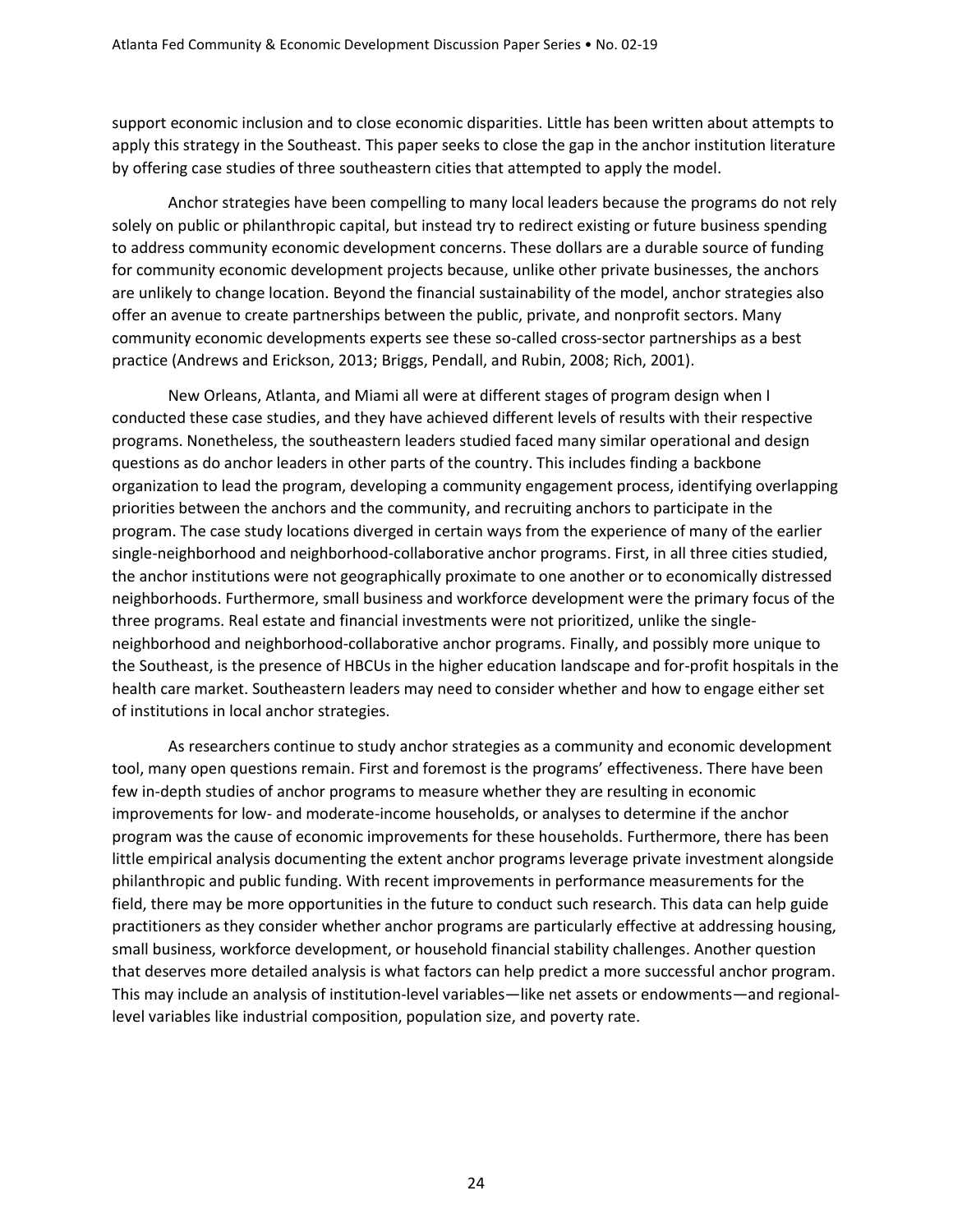#### References

- Andrews, N.O. and D.J. Erickson (2012). "Investing in What Works for America's Communities." Federal Reserve Bank of San Francisco and Low Income Investment Fund.
- Bartik, T.J. and G. Erickcek (2008). *The Local Economic Impact of "Eds & Meds."* Washington, DC: Brookings Institution: 32.
- Benner, C. and M. Pastor (2013). "Buddy, Can You Spare Some Time? Social Inclusion and Sustained Prosperity in America's Metropolitan Regions*.*" University of California, Berkeley's Building Resilient Regions Institute of Governmental Studies.
- Berg, A., J. Ostry, and C. Tsangarides (2014). "Redistribution, Inequality, and Growth." International Monetary Fund Staff Discussion Notes 14(02).
- Briggs, X.d.S., R. Pendall, and V. Rubin (2015). "Inclusive Economic Growth in America's Cities: What's the Playbook and the Score?" Policy Research Working Paper 7322. World Bank Group: Social, Urban, Rural, and Resilience Global Practice Group.
- Briggs, X.d.S. (2008). "Community Building: New (and Old) Lessons about the Politics of Problem-Solving in America's Cities" in *The Community Development Reader* (eds. DeFilippis, James, and Saegert). New York: Routledge: 36-40.
- Brodwin, D. (2016). "A Cleveland Success Story." *US News & World Report*. https://www.usnews.com/opinion/articles/2016-07-21/evergreen-cooperative-is-a-clevelandjobs-success-story
- Cantor, N., P. Englot, and M. Higgins (2013). "Making the Work of Anchor Institutions Stick: Building Coalitions and Collective Expertise." *Journal of Higher Education Outreach and Engagement* 17(3), 17–45.
- Chatterji, A.K., K.Y. Chay, and R.W. Fairlie (2013). "The Impact of City Contracting Set-Asides on Black Self-Employment and Employment." *Journal of Labor Economics*, University of Chicago Press 32(3), 507–561. https://www.nber.org/papers/w18884
- Ehlenz, M.M. (2016). "Neighborhood Revitalization and the Anchor Institution: Assessing the Impact of the University of Pennsylvania's West Philadelphia Initiatives on University City." *Urban Affairs Review* 52(5), 714–750. https://doi.org/10.1177/1078087415601220
- Fazili, S. (2017, December). "Can Community Development Improve Health? Emerging Opportunities for Collaboration between the Health and Community Development Sectors." Federal Reserve Bank of Atlanta Community and Economic Development Discussion Paper 03-17.
- Greiner, K.T. and E. Murray (2016). *Miami-Dade County Prosperity Initiatives Feasibility Study*. Florida International University Metropolitan Center.
- Hebert, S. (2018). *Collectively We Rise: The Business Case for Economic Inclusion in Baltimore*. Baltimore Integration Partnership, 72.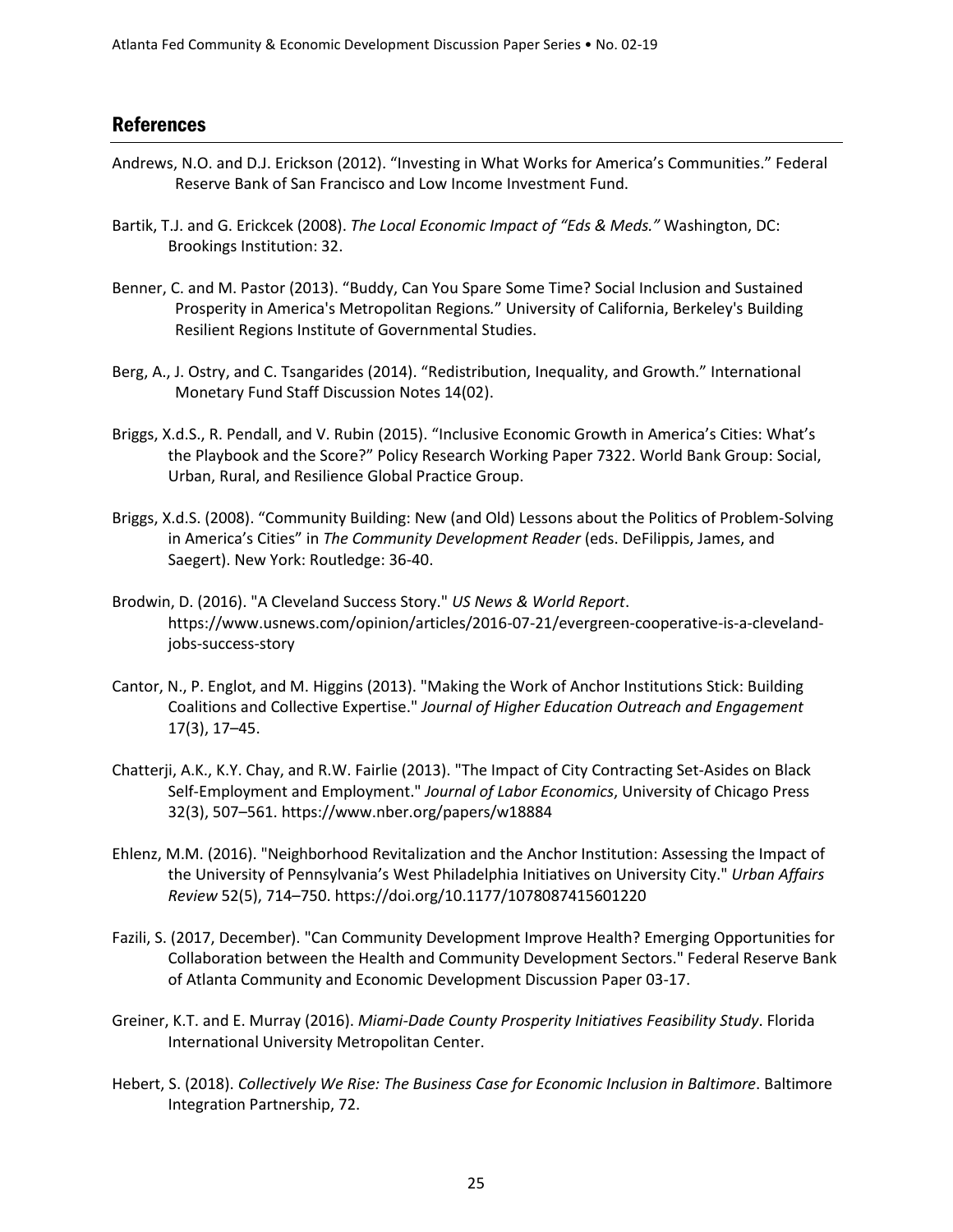- Initiative for a Competitive Inner City (ICIC) (2011). "Anchor Institutions and Urban Economic Development: From Community Benefit to Shared Value." *Inner City Insights* 1(2), 1-9.
- Katz, B. and J. Wagner (2014). "The Rise of Innovation Districts: A New Geography of Innovation in America." Brookings Institution.
- Kelly, M. and S. McKinley (2015). *Cities Building Community Wealth*. https://democracycollaborative.org/sites/clone.communitywealth.org/files/downloads/CitiesBuildingCommunityWealth-Web.pdf
- Kleiman, N., L. Getsinger, N. Pindus, and E. Poethig (2015). *Striking a (Local) Grand Bargain: How Cities and Anchor Institutions Can Work Together to Drive Growth and Prosperity*. National Resource Network.
- Krantz, L. (2017, August 18). "City Asks for Payments; Most Colleges Don't Pay in Full." *Boston Globe*. https://www.bostonglobe.com/metro/2017/08/18/city-asks-for-payments-most-colleges-donpay-full/KnZ5ZRx0QMhrB5FA6NJZxN/story.html
- Lawson, A., E. Sivak, R. Harmon, and B. Bynum (2019) . *HBCU-CDFI Economic Mobility Strategy Guide*. Hope Enterprise Corporation.
- Liu, A. (2016). "Remaking Economic Development: The Markets and Civics of Continuous Growth and Prosperity." Brookings Institution.
- Lovett, B.L. (2011). *America's Historically Black Colleges and Universities: A Narrative History from the Nineteenth Century into the Twenty-First Century*. Macon, GA: Mercer University Press.
- New Orleans Business Alliance (2013). "ProsperityNOLA: A Plan to Drive Economic Growth for 2018."
- Norris, T. and T. Howard (2015). "Can Hospitals Heal America's Communities: 'All in for Mission' Is the Emerging Model for Impact." Democracy Collaborative.
- Ochsner Health System (2016, November 14). "Ochsner Health System and Louisiana Workforce Commission Expand Medical Assistant Training Program." https://news.ochsner.org/news-releases/ochsner-health-system-and-louisiana-workforcecommission-expand-medical-ass
- Pease, K. (2017). "Anchored in Place: How Funders Are Helping Anchor Institutions Strengthen Local Economies." The Funders' Network for Smart Growth and Livable Communities.
- Poethig, E., S. Greene, B. Meixell, C. Stacy, and T. Srini (2018). "Inclusive Recovery in US Cities." The Urban Institute.
- Porter, J., D. Fisher-Bruns, and B.H. Pham (2019). "Anchor Collaboratives: Building Bridges with Place-Based Partnerships and Anchor Institutions." Democracy Collaborative.